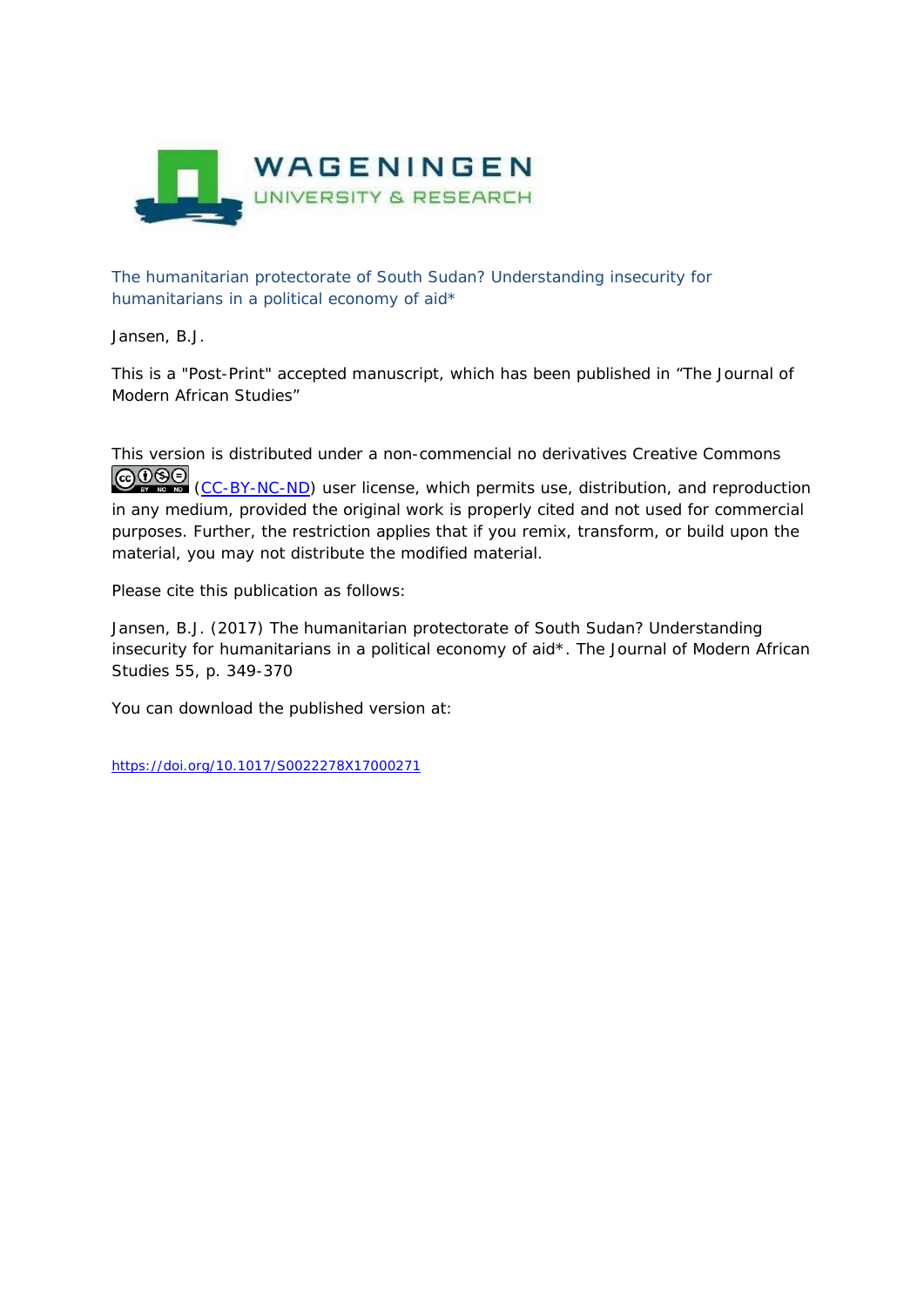# **The humanitarian protectorate of South Sudan? Understanding insecurity for humanitarians in a political economy of aid[\\*](#page-1-0)**

BRAM J. JANSEN

*Sociology of Development and Change, Wageningen University P.O. box 8130, Wageningen, The Netherlands*  bramj.jansen@wur.nl

#### **ABSTRACT**

This paper aims to contribute to debates about humanitarian governance and insecurity in post-conflict situations. It takes the case of South Sudan to explore the relations between humanitarian agencies, the international community, and local authorities, and the ways international and local forms of power become interrelated and contested, and to what effect. The paper is based on eight months of ethnographic research in various locations in South Sudan between 2011 and 2013, in which experiences with and approaches to insecurity among humanitarian aid actors were studied. The research found that many security threats can be understood in relation to the everyday practices of negotiating and maintaining humanitarian access. Perceiving this insecurity as violation or abuse of a moral and practical humanitarianism neglects how humanitarian aid in practice was embedded in broader state building processes. This paper posits instead that much insecurity for humanitarian actors is a symptom of the blurring of international and local forms of power, and which mediates the development of a humanitarian protectorate.

## **INTRODUCTION**

Humanitarian action is increasingly understood as part of peace-building agendas and is associated with processes of global governance, in which international actors manage and intervene in the sovereign affairs of conflict-affected and fragile states in intimate ways (Duffield 2007; Agier 2011; Barnett 2011; Donini 2012; Fassin 2012). It is related to the will to transform societies and build states that are able to deal with political conflict in ways that don't result in war (Duffield 2002; Bliesemann de Guevara 2012a: 15). Simultaneously however, humanitarian action also remains a particular field of principled activities that aspire to aid people in need, separated from other forms of collaborative international engagement and power. This presents us with a paradox of humanitarianism: what happens under its label

1

<span id="page-1-0"></span><sup>\*</sup> Thanks go to Prof. Dr. Dorothea Hilhorst and Prof. Dr. Bram Büscher, and two anonymous reviewers at the *Journal of Modern African Studies* for their insightful comments on this text. The fieldwork was supported by the Dutch Organisation for Social Scientific Research (NWO-Wotro).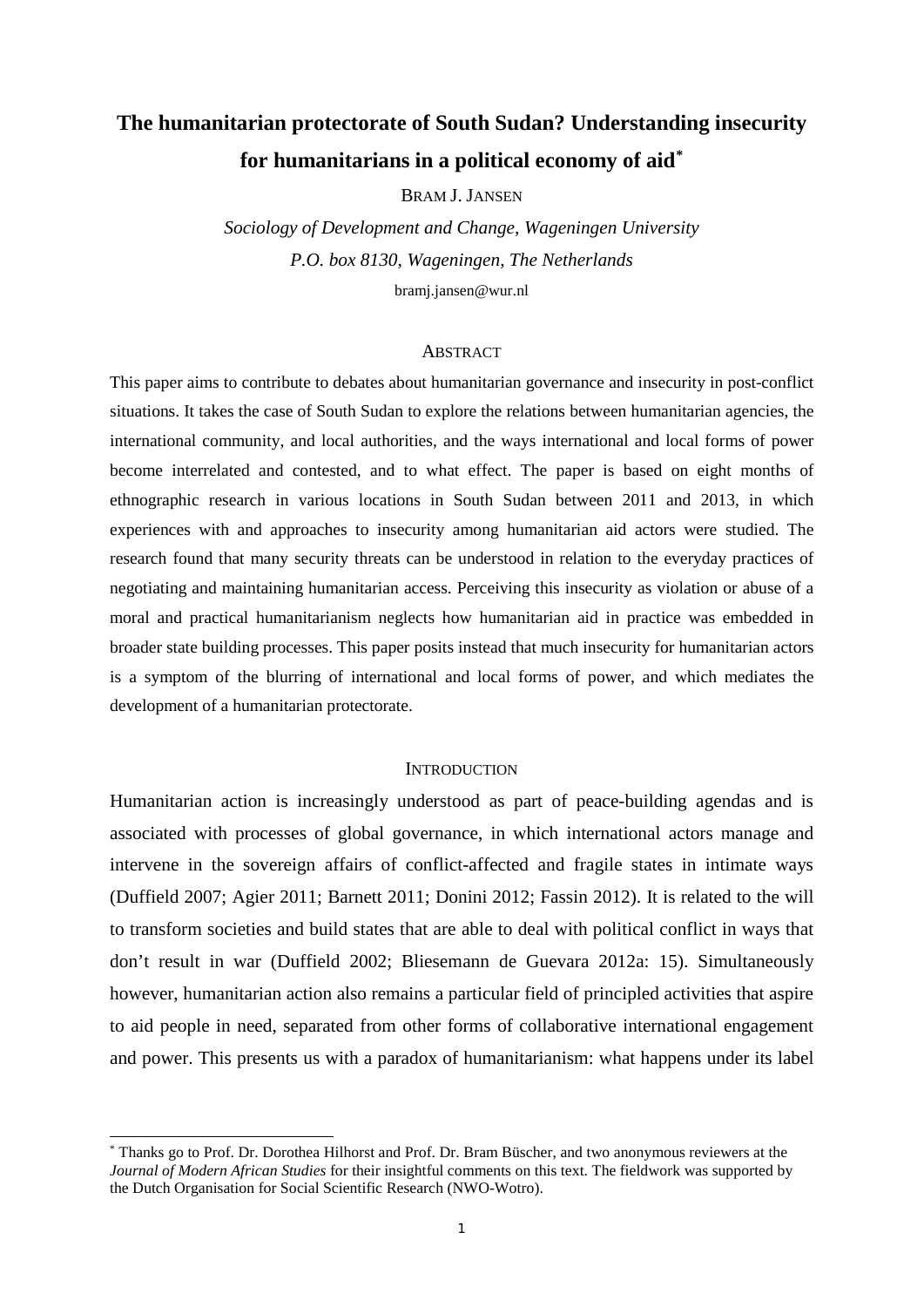is both embedded in political processes of post-conflict state building and exceptional as principled emergency relief.

However, the ways in which this paradox materializes in practice, and the specific challenges that result from this, are poorly understood. Much academic debate tends to shy away from this ambiguous paradox and perceives this as a politicization, erosion or misunderstanding of a pure and moral humanitarianism, or as unintended consequences of a mandate shift in which humanitarianism somehow got mixed up with geo-political interests and aspirations. These understandings fail to grasp how contemporary humanitarian governance is a manifestation of the internationalization of non-western states, in which international and local forms of power are blurred. This is not action gone wrong, or a misunderstanding of norms and principles, but rather a post-political humanitarianism that takes on governmental aspirations, but is too narrowly understood, legitimized and communicated as normative, principal and practical action.

In this paper I take the case of South Sudan to explore this paradox of humanitarian aid as both exceptional and embedded action, and the consequent blurring of international and local forms of power and its effects. In December 2013 South Sudan relapsed into civil war after a peace agreement in 2005 and separation from Sudan in 2011 had allowed for a fragile peace. After the escalation at the end of 2013, questions arose over whether the international community, a broad assemblage of actors comprised of the UN, donor states, international NGOs and other actors, had allowed for, or even fostered, the escalation of the political situation in the new state. This followed the idea that war, peace and intervention produced a state in which the international community was accorded, and accorded itself, a place and influence in the governance of the new country.

This was not uncontested however, and over the years aid actors were increasingly faced with hostility, threats, appropriations of aid assets, and insecurity at the hands of local authorities. In this context, the maintenance of humanitarian aid roles in South Sudan necessitated continuous negotiations with local authorities, that increasingly appropriated, hindered, frustrated or attacked aid efforts, or threatened to do so, or allowed this to occur by third parties. Usual explanations about this form of insecurity dwell on the South Sudanese authorities as dysfunctional, inexperienced, corrupt or nepotistic, and offer limited reflection on humanitarianism itself, and its relations with the authorities and power holders in South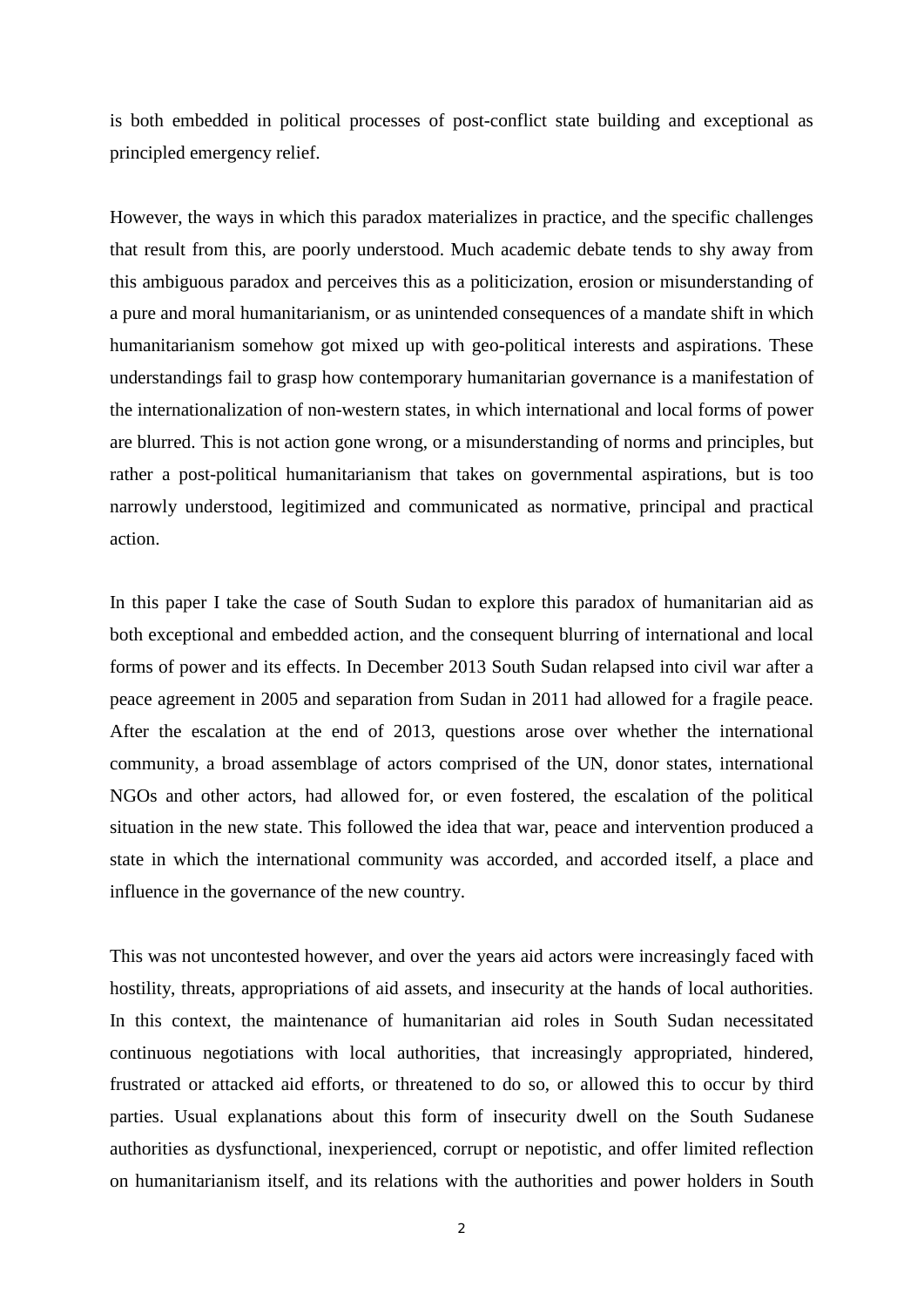Sudan. Instead, in this paper I analyse how processes of negotiating humanitarian access contributed to the consolidation of a particular political economy of aid, in which insecurity played a mediating role. It offers an understanding of insecurity facing aid agencies, and the ways this is managed, that recognises the ambiguous roles that humanitarian agencies themselves occupied in the creation and maintaining of what can be visualised as a humanitarian protectorate in South Sudan.

#### WAR TO PEACE AND BACK AGAIN

On the evening of 15 December 2013, shootings broke out in the Giada Barracks of the Sudanese People's Liberation Army (SPLA) in Juba, the capital of South Sudan. As the violence escalated over the following days, it spread from the barracks further into Juba, and then to the north, onto the towns of Bor and Malakal. It was unclear what exactly happened in these first hours and days. Explanations for the escalation ranged from a coup attempt by the deposed Vice-President Riak Machar – which was the official government line, to a forced disarmament of Nuer soldiers in the Presidential Guards Brigade, a mutiny that had triggered a violent response, to ethnic struggles within the Sudan People's Liberation Movement (SPLM) (D. H. Johnson 2014; Thomas 2015). When President Salva Kirr emerged in a televised press conference in military uniform, it became clear that after only two and a half years of independence, South Sudan was experiencing an escalation of conflict that, unlike several other regional insurgencies that had been plaguing the county in the postindependence years, had the potential to grow out into an all-out civil war. And it did.

Relations between the main political leaders had already been sour for some time. As violence spread and became partly organized along ethnic lines, people used labels such as 'ethnic conflict' to explain the upsurge of war, while others constructed a more elaborate picture of how power politics in South Sudan is associated with patronage systems, and that ethnicity was only a partial driver for the conflict, and more a consequence than a cause.

The latter genre of explanations implies that state power in South Sudan has been a matter of keeping various factions and potential volatile and disruptive elements in line by including them in a 'kleptocratic elite' (De Waal 2014). As a result, various pockets of rebellion that arose since (and before) independence have been dealt with by integrating rebel forces into the government army, and rewarding rebel factions with rents, or high positions in government or the army (Thomas 2015), indicating that the government instead of a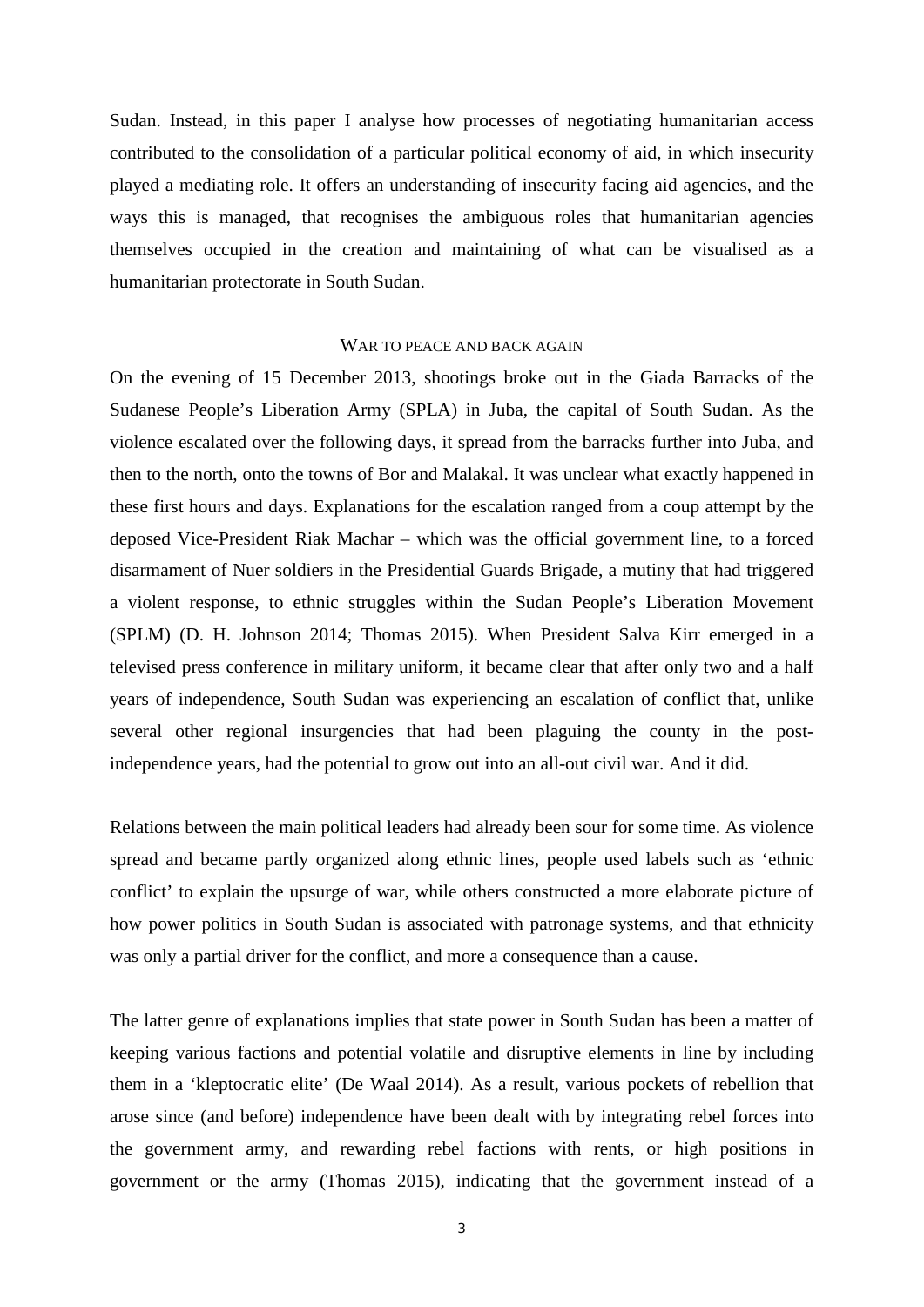monolithic body, rather represented a herogenous constellation as the outcome of bargaining among contending elites (Twijnstra 2015). As a result of these patterns of patronage, a politico-military elite has consolidated a neo-patrimonial rule, more engaged with accommodating its power constituency than with building a viable state and state institutions (De Waal 2014; Pinaud 2014). State resources were siphoned off to this elite to such an extent that even the considerable resources that the new state had access to vanished into satisfying this patronage network and personal gain. In De Waal's reading of the clashes, diminishing oil revenues due to an oil shutdown in the previous year, and plain greed, meant that by 2013 there were no resources available to keep the patronage system running, and things fell apart. There were signs preceding this: political quarrels and the reshuffling in the ruling SPLM party and government earlier in 2013, such as the stripping of power of the Vice President.

Corruption had been a word on many lips in the international community, including humanitarians, since the new state's inception. Although presented as endemic, many donors and aid actors regarded corruption as an abuse of the system – a flaw which they targeted with their programmes of post-conflict state-building, with the intention of strengthening the very state institutions able to combat this abuse. Yet as De Waal (2014) argues, instead of an abuse of the system, corruption *was* the system. Similarly, Young notes: 'under the guidance of the internationals the SPLA constructed a state in the image of the West, but it was only about appearances and virtually nothing functioned except the systematic looting of state coffers by its leaders' (Sudan Tribune 2015).

Where do the humanitarians who were operating in the post-conflict spectacle of South Sudan fit into this story? Many voices argued that South Sudan became independent too early, pushed by the US government, Hollywood stars such as George Clooney (D. H. Johnson 2014: 301) and the political lobby of the self-proclaimed 'Friends of South Sudan'[1](#page-23-0) that implemented the Sudanese peace negotiations as a form of "elite accommodation" (Sudan Tribune 2015)*.* A leaked African Union report of the Commission of Inquiry on South Sudan, evaluating the 'political meltdown' after December 2013, places direct blame on the political backers and peace mongers of 'the Troika' (the US, the UK and Norway the main donors to the Comprehensive Peace Agreement (CPA), and holds them responsible for 'its decisive role in framing an agreement that set up a politically unchallenged armed power in South Sudan, one that could act with impunity, thereby legitimizing both anyone holding a gun and the rule of the gun.'<sup>[2](#page-23-1)</sup> The report caused a public outcry and was withdrawn.<sup>[3](#page-23-2)</sup>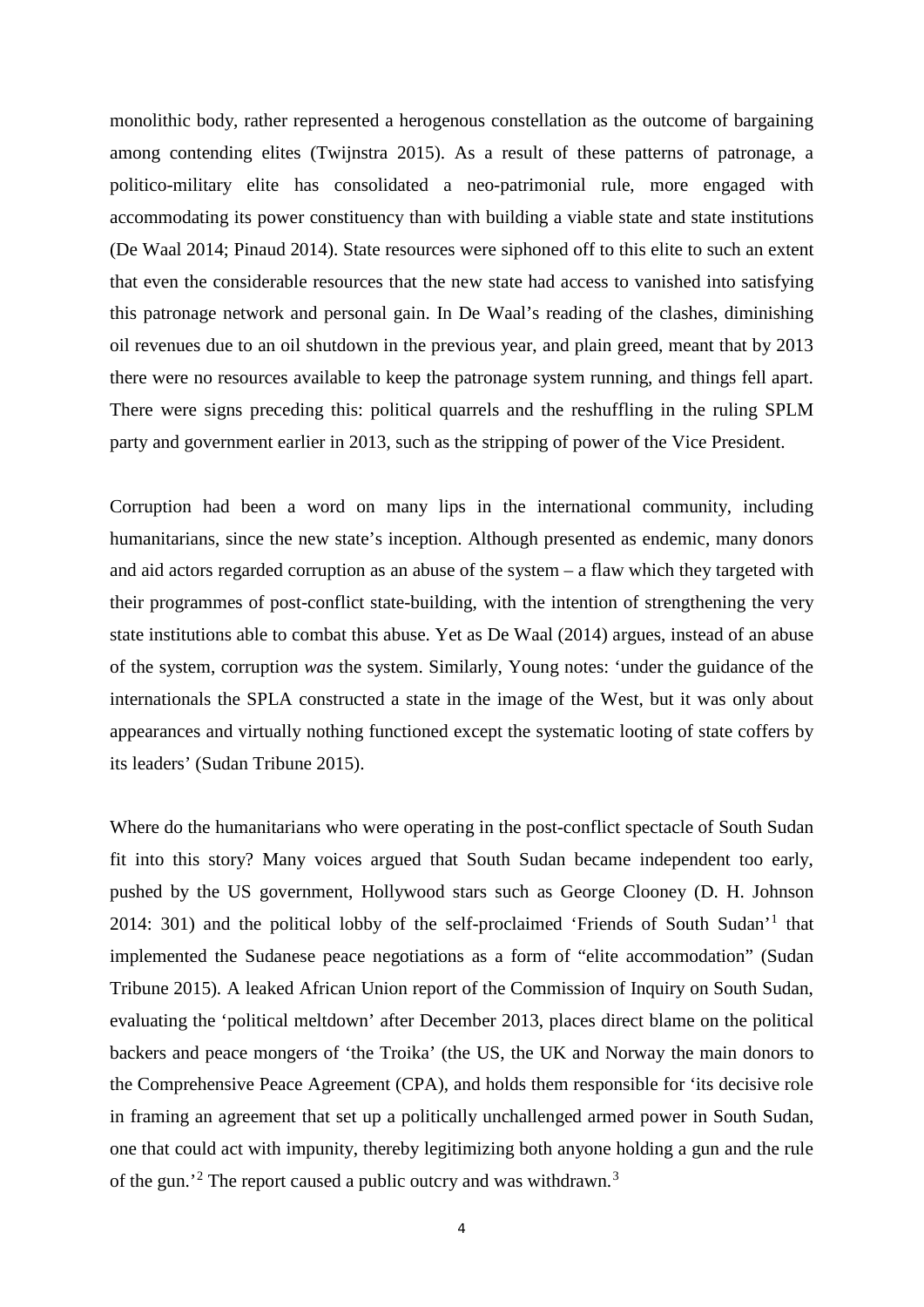These claims were pointed directly at donor states and the Troika or other unilateral or multilateral actors who were accorded a powerful role in steering and influencing South Sudanese politics, and not at humanitarian organisations, with their claim for a specific political niche that is distinct from the wider international arena. But on the ground, either more general forms of international assistance and donorship carried a humanitarian label in one way or another, or humanitarian agencies themselves were directly linked to or associated with the international aid system that was one of the driving forces in the post-conflict reconstruction of South Sudan.

The suggestion that humanitarianism may have contributed to shaping an 'abusive' political economy of aid is strongly related to the ambiguous position of humanitarian action as both exceptional and embedded. There is a need to develop a more critical understanding of this ambiguity for three reasons. First, because the arbitrary use – or rather multiple understandings – of the label 'humanitarian' presents a taken-for-granted ambiguity that is problematic. It is an operational term, and is applied and acted upon by governments, donors, and aid agencies despite this ambiguity and may have certain effects, for instance with regard to understanding and approaching insecurity, as I will argue below.

The humanitarian community itself is diffuse. It is an arena in which different actors operate under different labels, such as post-conflict reconstruction, emergency relief, humanitarian or development aid, capacity building and many more (Goodhand 2002; Hilhorst & Jansen 2010; Salomons 2015). Moreover, it is part of that wider international community, together with the UN apparatus, multilateral and donor organisations, states, individual (I)NGOs, private and military actors, in an 'international community' that is rarely defined (Veit 2010). Yet the label 'humanitarian' carries a distinctly different connotation than 'aid' or 'development,' and humanitarians position themselves vis-a-vis the state and others accordingly. The humanitarian principles neutrality, independence and impartiality serve as a way of selfidentification and legitimization, and are used – and believed – to claim safe access to people and territory. In this understanding, humanitarianism necessarily depends and acts on this image of action exceptional to the state and international politics. This 'necessary fiction' (Rieff 2011) thus sustains the taken-for-granted ambiguity of humanitarian aid.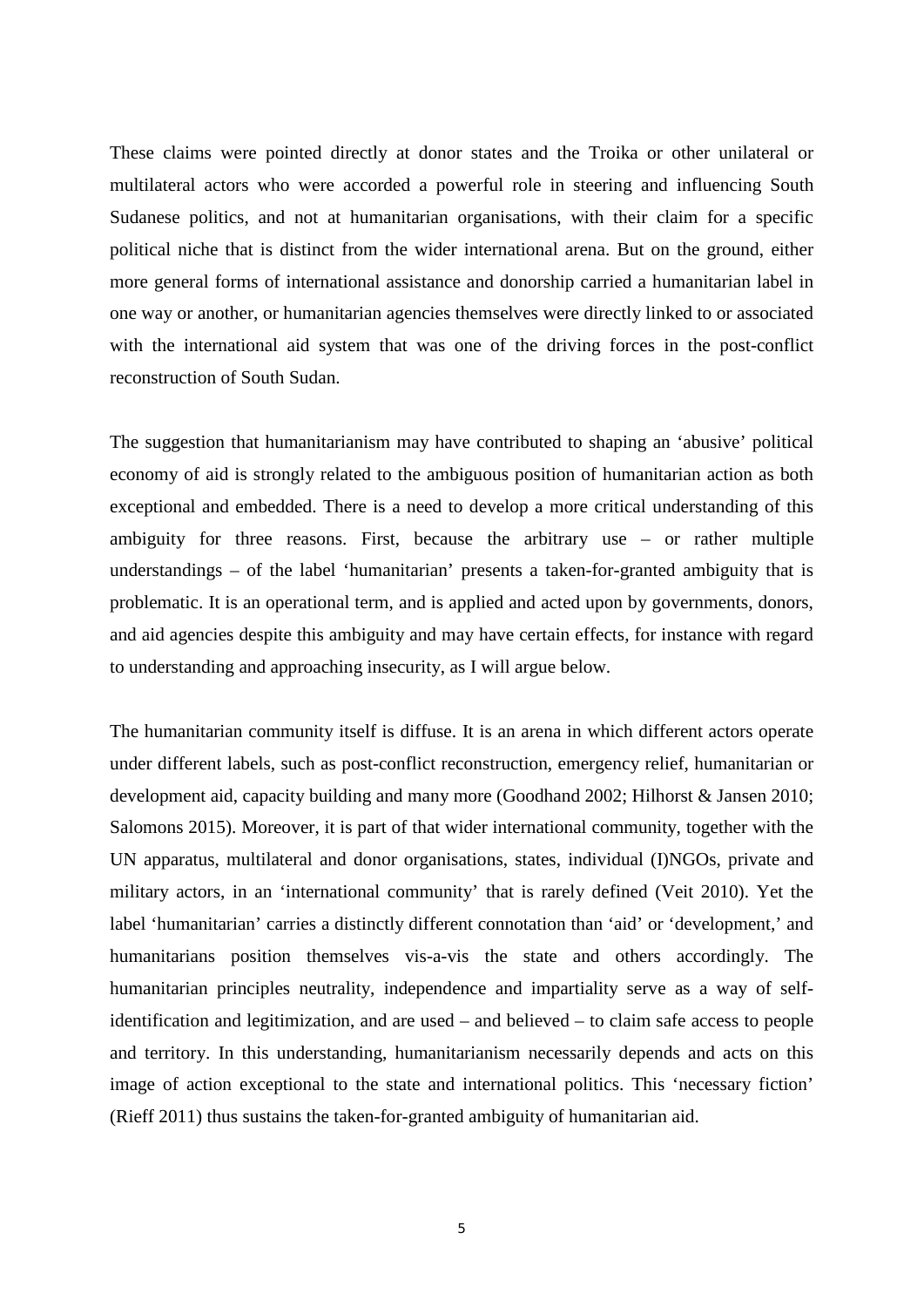Second, the suggestion that international actors contributed to the consolidation of the South Sudanese politico-military elite, and sustained their neo-patrimonial organisation, implicitly discerns this international support as something external to the state. Aid is, in many ways, part of a political economy of the state, and the suggestion that humanitarianism remains an external intervention rests upon a combination of what Smirl (2015) refers to as a 'humanitarian imaginary', and an ideological and aspirational rationale of nongovernmentalism that becomes increasingly difficult to uphold. As others have noted, although humanitarian aid may start out as an external force, it becomes locally embedded once its programmes are being implemented, and increasingly comes to form what might be termed a form of hybrid governance (Büscher and Vlassenroot 2010; Veit 2010; Anderson 2012; Bliesemann de Guevara 2012b).

Third, much academic attention to (humanitarian) aid and peace-building is too 'aid-centric' and risks exaggerating the importance of aid and external aid interventions (Goodhand 2002: 841; Barnett 2008; D. H. Johnson 2014). As a result these approaches accord a specific role to organisational identities and discourses, that do not necessarily match realities on the ground. For instance, the stressing of principles may be understood as important, effective and relevant in the eye of the aid giver, but irrelevant to aid receivers and local authorities. It is important to reflect on how humanitarianism is represented in academia, and how emergency discourses and problem-solving perspectives shape our analyses (Bakewell 2008; Barnett 2008). Similarly, it is important to recognise the differences between how humanitarianism is represented and how it actually materializes on the ground may be tainted by aid centred and normative perspectives.

This paper explores how negotiating access is related to this ambiguous duality of exceptionalism and embeddedness of contemporary humanitarian governance. More specifically it looks at how aid actors perceived and organized these negotiations around understandings of (in)security. In the next paragraphs, after a short methodological note, I will first reconsider this paradox of a humanitarianism in relation to the political. Then I will discuss how humanitarian action became increasingly embedded as part of a humanitarian protectorate, which not only implies a political role and position in relation to the larger international community, including international military forces, but also inherently affects the relation between aid and the state. Lastly, I will discuss how this impacts on relations between humanitarian and state actors. I will argue that the gaining and maintaining of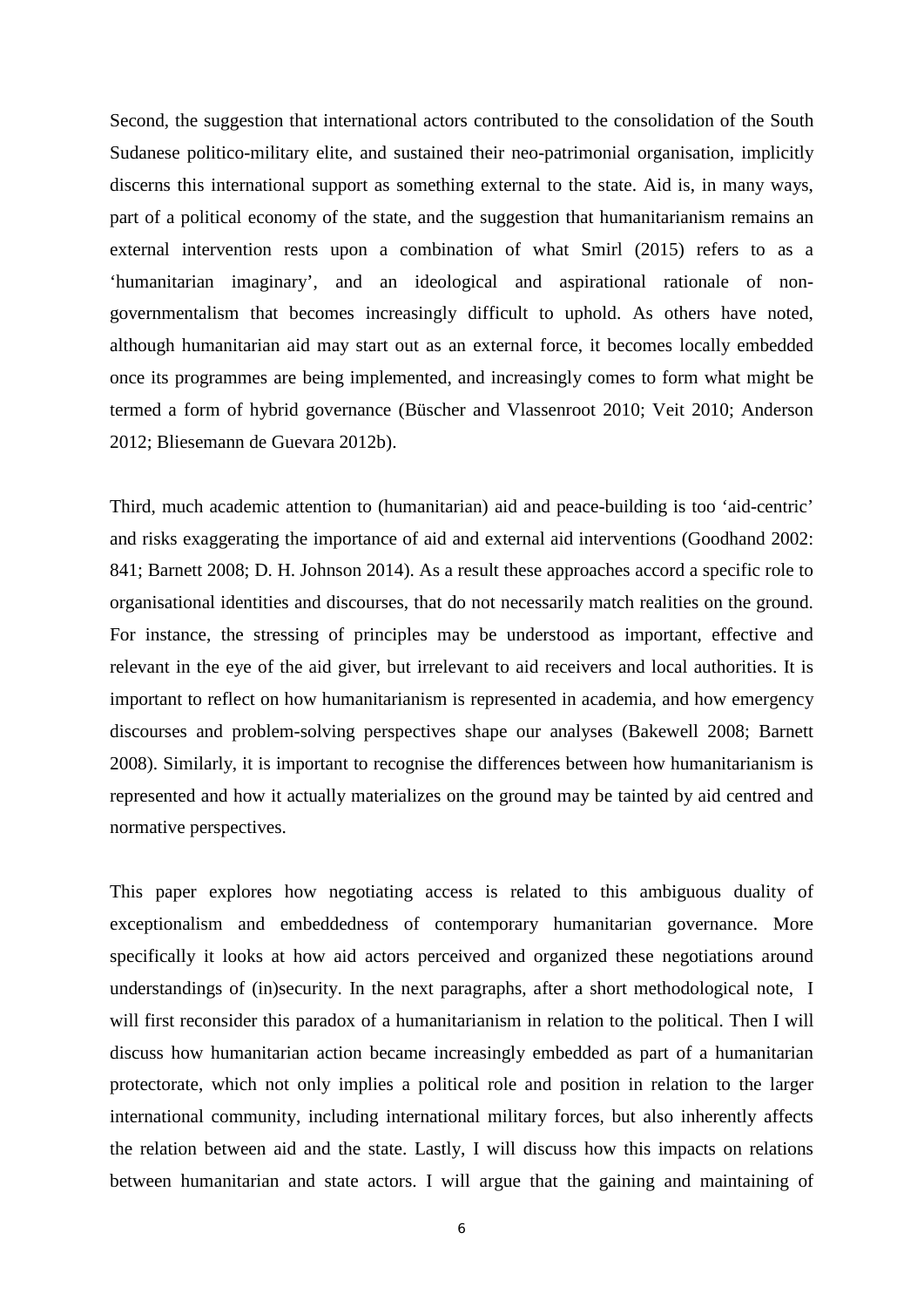humanitarian access sustained a political economy of aid. The result is that refusing, frustrating or endangering access is not so much an abuse or misunderstanding of humanitarian assistance to people in need, but rather the mediation of a potentially powerful humanitarian protectorate.

## **METHODOLOGY**

The study is based on ethnographic fieldwork carried out between February 2011 and December 2013, as part of a larger project studying aid and insecurity. Six field trips were made for a total of eight months, in which I visited and interviewed NGOs, UN agencies and government staff in their field locations and head offices. A considerable amount of data gathering had a more informal character, and comprised of conversations, observations and 'hanging out' with aid staff and local people in the everyday environment in which humanitarianism takes shape. The research population represents a mixture of international and national staff from humanitarian NGOs and UN agencies, local authorities, and the general public that I approached in various locations all over South Sudan, such as Juba, Rumbek, Wau, Yambio, Yei, Malakal, Bor and Aweil, but also many smaller places as part of a motorcycle journey criss-crossing 8 out of (then) 10 states to also get an understanding of humanitarian negotiations and programming in smaller field locations.

In order to gain an understanding of this environment and the experiences and positioning of aid actors, this study applied ethnography to study humanitarian agencies, rationales and programs and its effects, also referred to aidnography. This allowed for an actor oriented approach to study crisis response, in which contradictions, personality and positionality are taken into consideration to analyse how everyday practices, perceptions and perspectives of aid are the outcome of social negotiation.

Although problematic from a methodological point of view, almost without exception, this research took place under conditions of anonymity. As a result, the presented field data is largely void of references to specific UN and NGO agencies, and the people interviewed, and the locations where they took place. I trust that the general presentation of relevant field data and the theoretical embeddedness is sufficient for a valid support of my argumentation. From another angle, this very limitation also highlights how maintaining humanitarian access in South Sudan is a sensitive affair, and the condition of anonymity and other measures to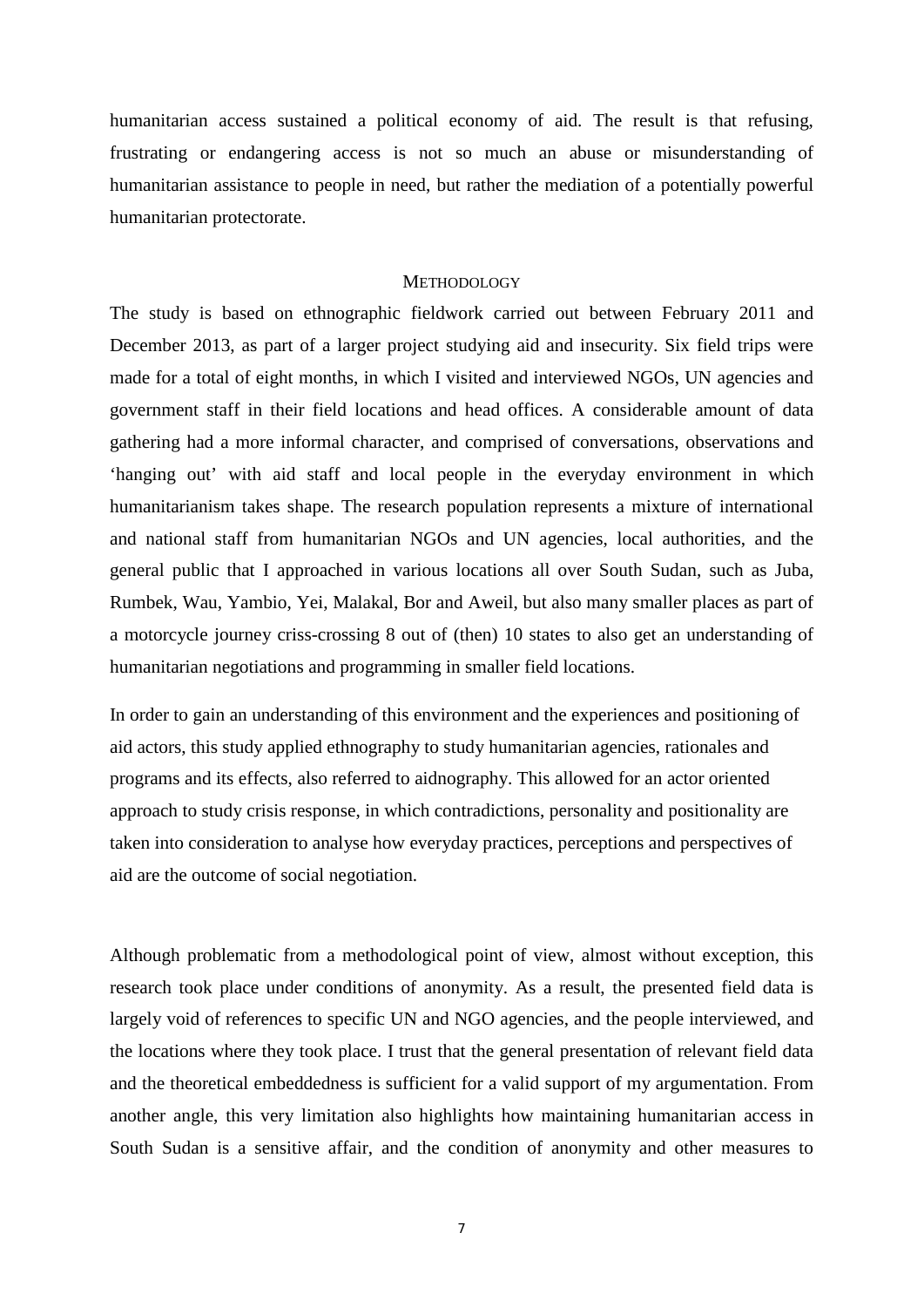conceal the identity of people and their institutional affiliations, is a case in point for the role of insecurity in the political economy of aid.

# HUMANITARIAN GOVERNANCE AND THE INTERNATIONALIZATION OF NON-WESTERN STATES

References to humanitarian aid as a coherent set of activities that is distinct from development, human rights, or other forms of international action are problematic. Humanitarianism covers a range of ethical, practical and organizational identities and identifications, yet the label is consequently used without recognizing the inherent variability and multiplicity, and indeed taken for granted as a clear-cut concept (Donini & Walker 2012). Instead, humanitarian practice is comprised of different discourses, expressions, aspirations, ethics and programmes, that often intersect or overlap, but also compete with each other as part of larger humanitarian aims (Lester & Dussart 2014: 17).

Two distinct approaches to humanitarianism can be distinguished. One is a strictly nonpolitical idea, often referred to as a Dunantist (after Henri Dunant, the founder of the Red Cross), or minimalist humanitarianism. This approach emphasises principles such as humanity, neutrality, independence and impartiality as the main determinants and drivers of humanitarian aid. The other end of the scale shows a more politically embedded approach, referred to as a Wilsonian (after former US president and secretary-general of the League of Nations), or maximalist, approach (Goodhand 2002; Middleton & O'Keefe 2006). Alternatively, these two poles are sometimes referred to as 'emergency humanitarianism', which restricts itself solely to life-saving activities and 'alchemical humanitarianism' which seeks to remove the causes of suffering, and moves closer to the field of development (Barnett 2011: 22).

Although many humanitarian actors position and identify themselves somewhere near the minimalist positions, in practice they allow themselves various degrees of politicization, and the two poles are much more practically and historically interrelated. One school of thought sees this politicization, or alchemical humanitarianism, as a recent post 9/11 development, and as a regression from an earlier period of 'successful', 'pure' and 'ethical' humanitarianism (Fassin 2012), in which the principles of impartiality, neutrality and independence were respected (Barnett 2011: 2-5; Smillie 2012). This idea of a pure and ethical humanitarianism fails to recognise other, inherently liberal, parallels to earlier modes of global governance that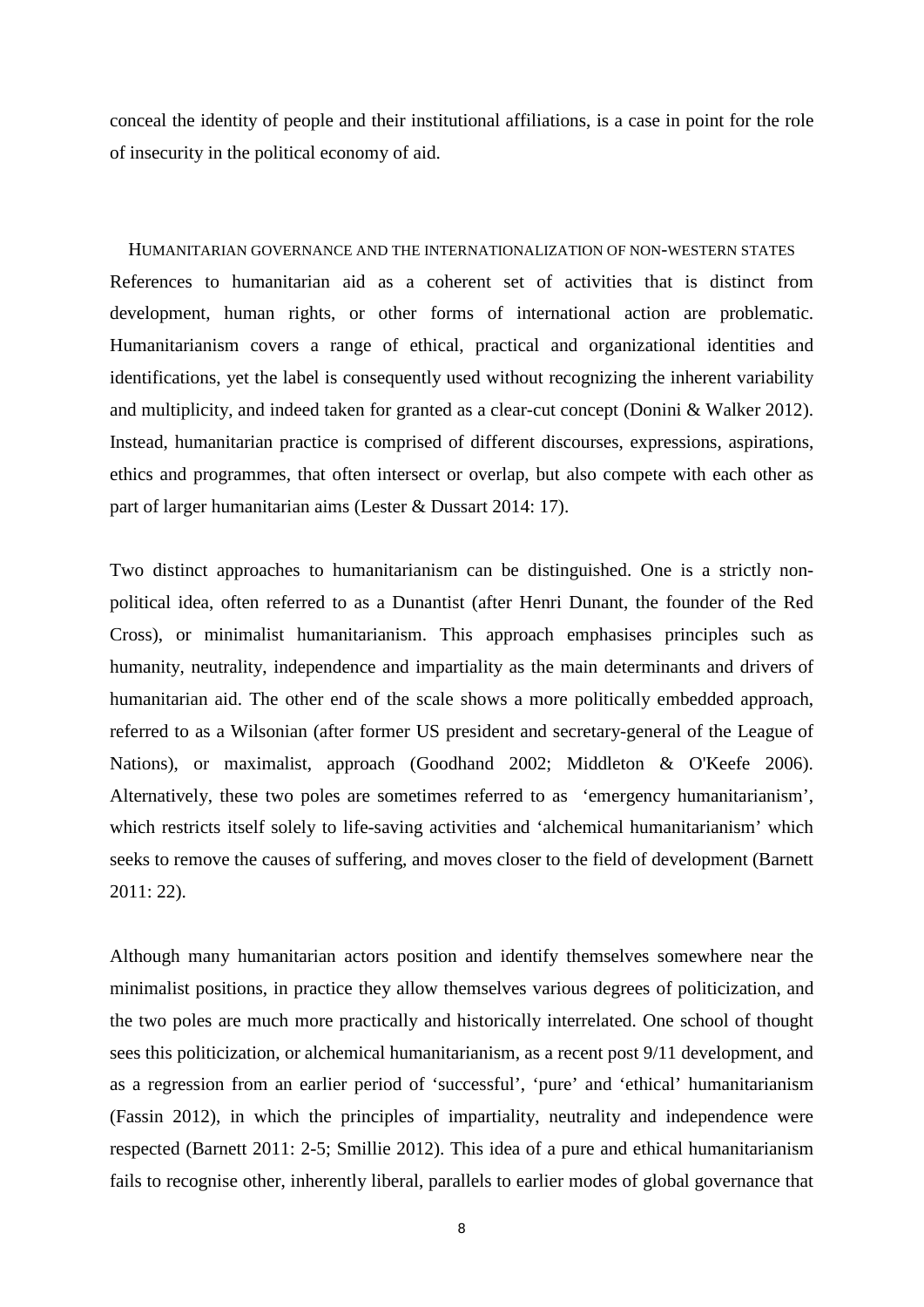used the language of humanitarianism without taking such a principled position (Barnett 2011; Lester & Dussart 2014; Redfield & Bornstein 2011; Reid-Henry 2014; Smillie 2012).

Humanitarianism conveys several things at once: 'a structure of feeling, a cluster of moral principles, a basis for ethical claims and political strategies, and a call for action' (Redfield & Bornstein 2011: 17). It includes the strictly principled stance of NGOs such as Médecins sans Frontières (MSF), the workings of multi-mandated NGOs such as Oxfam, the religious drives of groups like Samaritans Purse or the activism of Non-Violent Peace Force, but also the understanding of humanitarian NGOs as 'force multipliers' as uttered by US Secretary of State Collin Powell in the struggle for hearts and minds in the War on Terror (Barnett & Weiss 2008) and the actual military action that took place under the label 'humanitarian intervention', such as during the Kosovo and Libya campaigns.

This broad understanding of humanitarianism as a 'collection of interventions' (Veit 2010) makes that there are many ways in which individual humanitarian action relates to target States and indeed to the notion of global governance. What they share in common however, is a motivation to intervene, that others have referred to as a 'will to care' (Reid-Henry 2014), or a 'will to govern' (Duffield 2007). They imply an entitlement to act and intervene on behalf of others, legitimized by narratives of disaster, emergency and crisis, which necessitate outside interference and allow international actors the space to do so.

As humanitarians became increasingly involved in post-conflict reconstruction, peace and state building and so on, they became part of wider political networks with other international actors that are not primarily driven by humanitarian considerations (Barnett 2011), and operational engagements are tied to the political agendas and funding of western governments, and as a result they are not politically neutral and not impartial (Collinson & Duffield 2013: 10; Hammond 2008). Rather, they are part of a 'mobile sovereignty' joined in a 'common project of the need to intervene' (Pandolfi 2010: 239).

These 'laboratories of post-national democracy' (Pandolfi 2010) are states of exception, in which the power of the interveners takes on an extra-legal quality that involves the imposition of the very logic of intervention – the humanitarian idea (Agier & Bouchet-Saulnier 2004). Goodhand notes how 'the aid community used the motif of the "failed state" to assume and justify itself as a "surrogate government" (2002: 844). The result is the internationalization of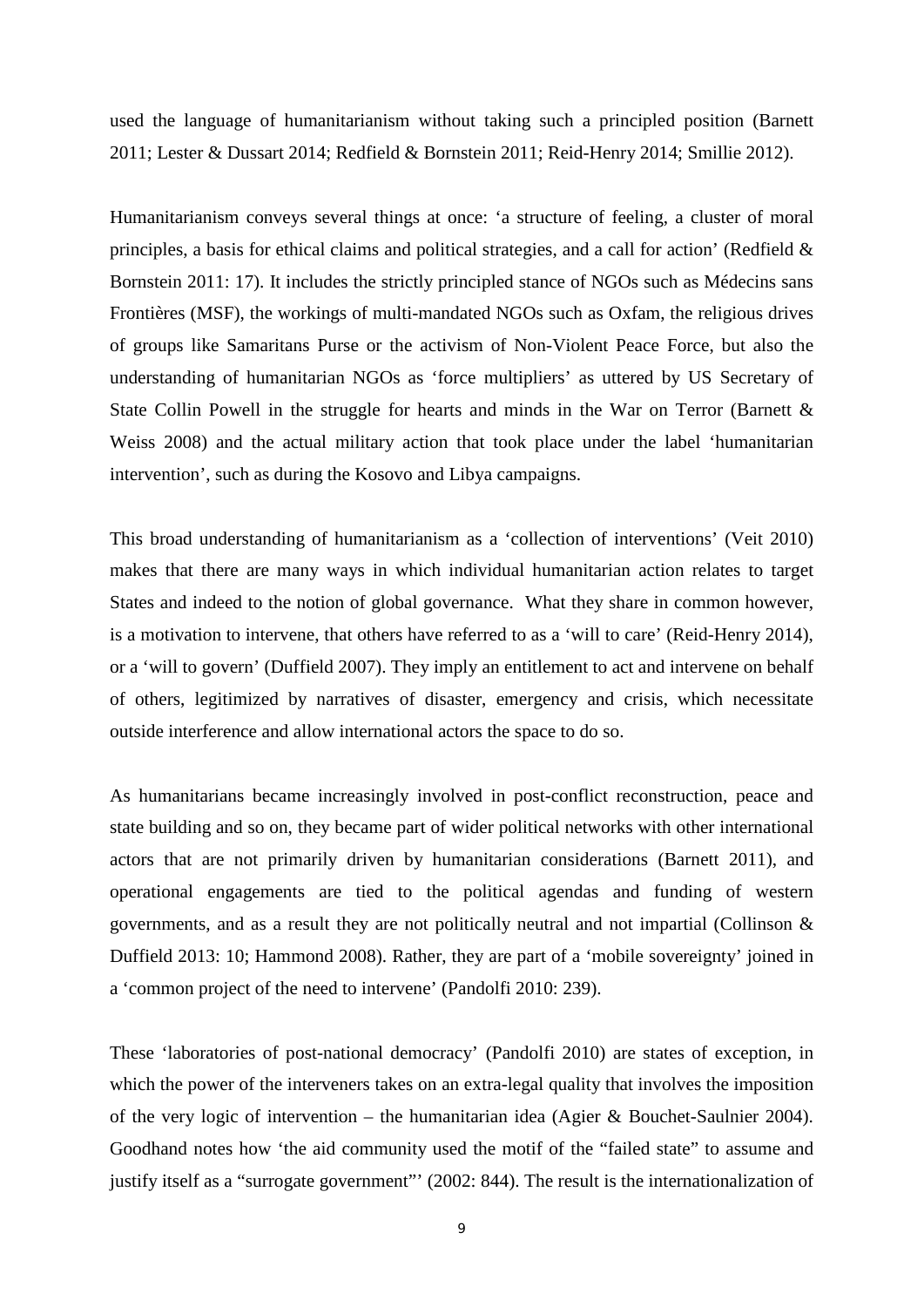(non-western) states, with associations and labels as 'white jeep states' (Sampson in Redfield & Bornstein 2011: 24), 'governance states' (Bliesemann de Guevara 2012a: 11), or 'statebuilding states' (Anderson 2012), all of which indicate a blurring of international and local forms of governance, and accord a powerful role for the international aid community in local governance.

The merging of humanitarianism with post-conflict state building, peace building and military intervention resonates with a 'post-politics' of aid, in which humanitarianism is proclaimed as exceptional, temporary, and ethical action, while its outcome and praxis shows intimate forms of political governance and steering. Stern and Öjendal (2010) note a similar tendency in 'development', noting the gap between what is done in the name of development and what development actually is on the ground. The recognition of post-humanitarianism as a '*trompe l'oeil'* (Apthorpe 2011), an image of ethical, non-political action which becomes something else the very moment it materializes, is one useful way of viewing the ambiguities of humanitarian governance.

However, the power behind the governmental roles and public service delivery of international aid remains elusive. Andersen uses the phrase 'tacit trusteeship' to capture this blurring of international and local authority in post-conflict state-building interventions, in which international control is 'neither entirely imposed on the state, nor fully voluntary' (2012: 133). She goes on to say that 'international authority must remain undeclared as a result of the paradoxical effect of both controlling and empowering (*ibid*). In other words, in order for international actors to build and support a legitimate state, their influence and power need to remain tacit, otherwise they compromise the very legitimacy of the state they are seeking to build. The language of partnership, capacity building and cooperation is all part of this package of tacit trusteeship, yet on the ground, the values implied in this arrangement, such as equality, participation and sharing, take on a different shape, and brings different power processes to light.

In humanitarianism, forms of tacit trusteeship manifest in language, labels and principles, representing action as temporary, non-political and external support. Yet in practice, reverberating Duffield's image of a 'radicalization of aid', humanitarian programmes manage people, ideas, and space, in collaboration with local authorities and other agencies, instigated by the desire to link relief to development and the experiment of post-conflict reconstruction.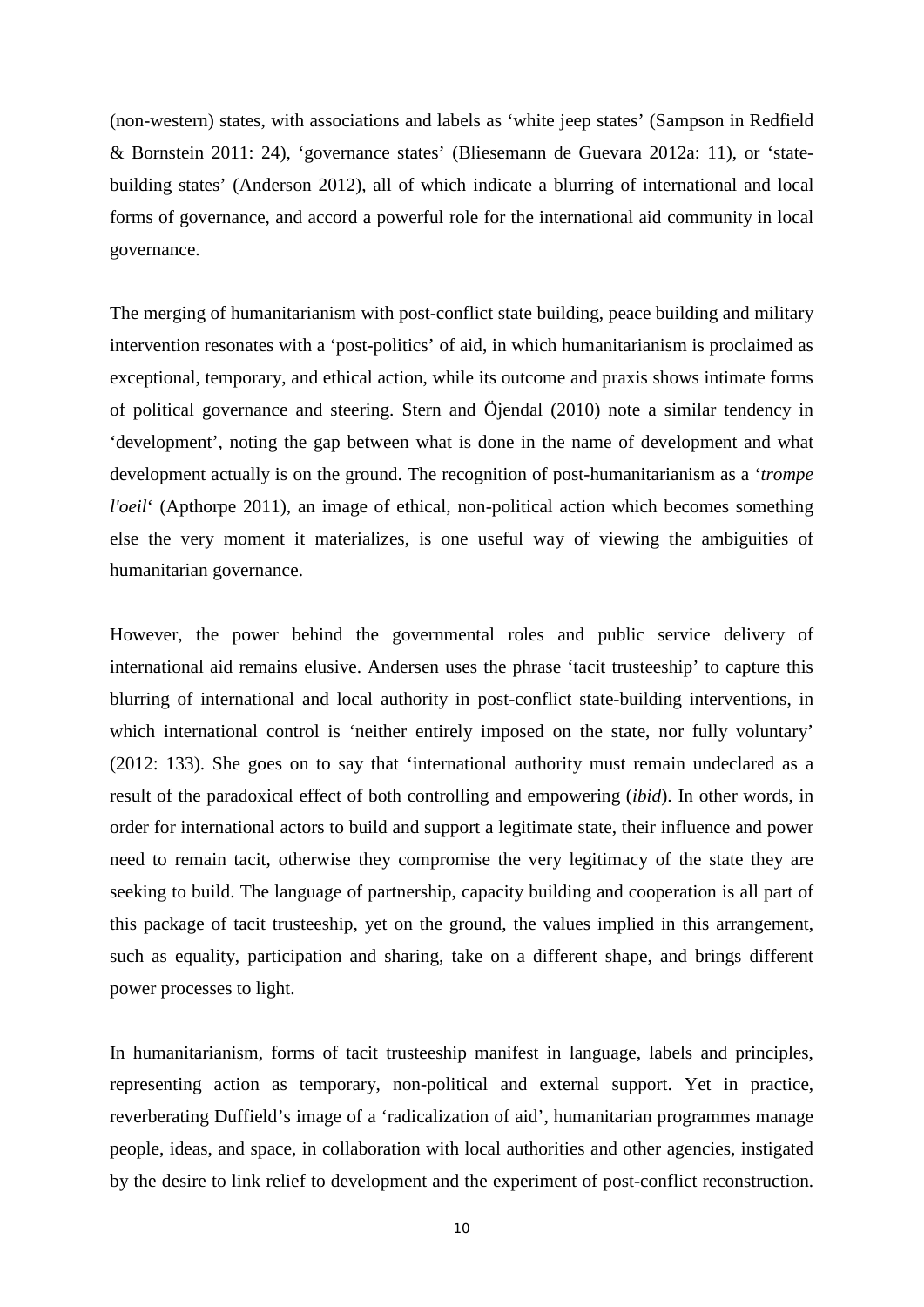As a result, humanitarians that stressed their exceptionality and independence towards nonhumanitarian programs and other actors in the international community, simultaneously had become embedded with them in various ways, not only in terms of programming, but also with regards to security management.

# THE HUMANITARIAN PROTECTORATE OF SOUTH SUDAN

When I visited Pibor town in Jonglei state at the end of 2012, new humanitarian structures had just been rebuilt after being destroyed when the town was overrun by a militia at the end of 2011. An estimated 8,000 ethnic Nuer youth, who called themselves 'the White Army', marched into Pibor; the terrified Murle population fled into the bush, aid staff were evacuated, and the town's infrastructure was destroyed.

One year later, the aid agencies rebuilt their compounds adjacent to the new compound of the Indian Battalion of the United Nations Mission in South Sudan (UNMISS). The walls around the UNMISS compound were unmistakably higher than those of the humanitarians', which were little more than thorn fences, apart from the sections where their compounds touched. The soldiers and the humanitarians were only separated by this wall, but in case of threat or emergency, humanitarian staff could quickly enjoy the 'force protection' of the Indian soldiers and evacuate to their compound, and from there get into UNMISS helicopters or those of the United Nations Humanitarian Air Service (UNHAS).

On the other side of town were some other compounds close together, a loosely fenced NGO campsite, where other groups found housing; a corporate organization, rather indistinguishable from an NGO, lodged here too. The adjacent compound housed a hospital and other NGO quarters. Several times a day, an Indian armed personnel carrier drove by to observe the situation, chat and move on. A fortnight before my visit there was a rebel attack and these aid staff were evacuated to the UNMISS compound where they spent the night. Spatially and practically the humanitarians and the wider mission were separate, yet they were together.

The material and spatial practices of humanitarian agencies are easily neglected due to the focus on programmatic goals, intentions and outputs (Smirl 2015). But the spatial organization of aid agencies in Pibor, and elsewhere in South Sudan, tells us something about their embeddedness and relationship with the larger international intervention. Although these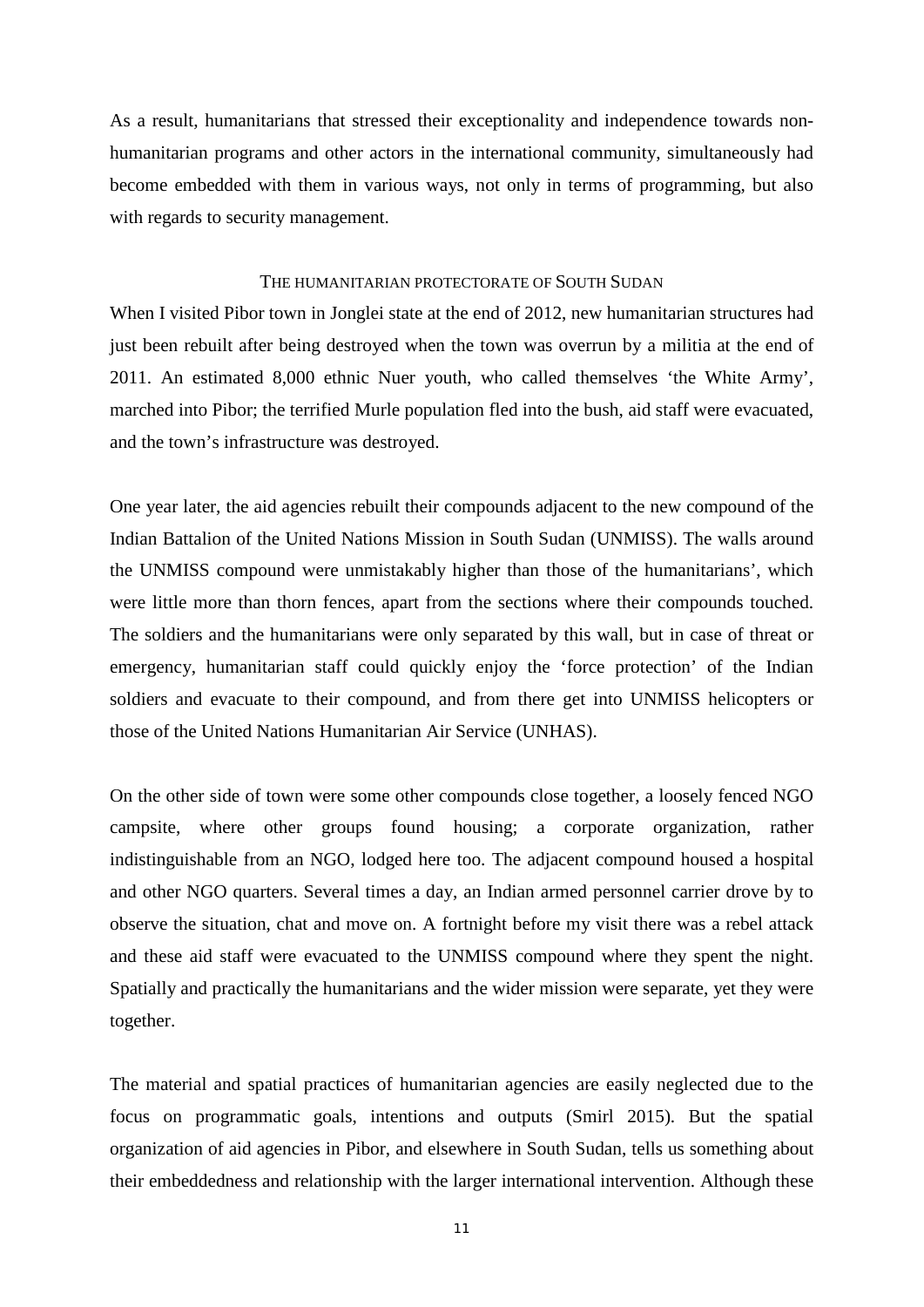aid actors existed independently, they organized themselves and related to each other in various ways when it comes to security measures. For instance, a cooperation agreement known as Saving Lives Together (SLT) was intended to keep aid flowing amid rising tensions and threats.<sup>[4](#page-24-0)</sup> The UN's security department was quite critical about this, stating that the NGOs made an effort in dissociating themselves from the UN all the time, in order to uphold their humanitarian image, but would expect and demand vehicles, aircraft and rescue if and when they needed to evacuate. In an insightful autobiographical account of an MSF staff in Abyei, Maskalyk remarks that 'much of the NGO work in Sudan, however little we liked to admit it, was entirely dependent on the United Nations' (2009: 34).

The tension between UN and NGOs, and NGOs amongst each other materialized in the everyday practices of coordination, cooperation and information sharing, or the lack thereof, as narrated in many examples by a variety of UN and NGO staff interviewed in places where NGOs group together, such as Rumbek, Yambio, Warrap, Bor, Wau and Juba, amongst others. While information sharing such as security updates raised tensions on an institutional level, this was less the case in the personal affiliations between the people that made up the international community. Here, the lines were blurred and came together in what has been aptly termed Peaceland (Autesserre 2014), or Aidland (Apthorpe 2011), a shared spatial organization of international agencies and their international staff, which may have differing humanitarian identities, yet who group together socially in compounds and for leisure, and with boundaries being crossed by staff rotations all the time. As I travelled the various regions in South Sudan, I met and hung out with aid workers from different denominations who congregated together in a shared architecture of "defensive living" (Duffield 2010), the odd mix of safari-style and semi-military camps in state capitals, such as Rumbek and Wau, as well as places such as in Warrap and Agok. These places breathed the air of a shared international environment where NGOs and UN congregated for reasons of convenience, security, entertainment and a lack of alternatives, and where they shared cars, information and resources, but also sustained an image of a privileged and protected international community.

De Waal notes how the invasion of Somalia, 'hailed as an experiment in taking over a formerly sovereign country as a sort of "humanitarian protectorate"' (2000: 39) was instigated by relief agencies. The goal was to create security for the delivery of relief assistance during famine. This represents a shift from protecting civilians to protecting humanitarian actors. The notion of 'force protection' also became clear in the attack on Pibor. Faced with the approach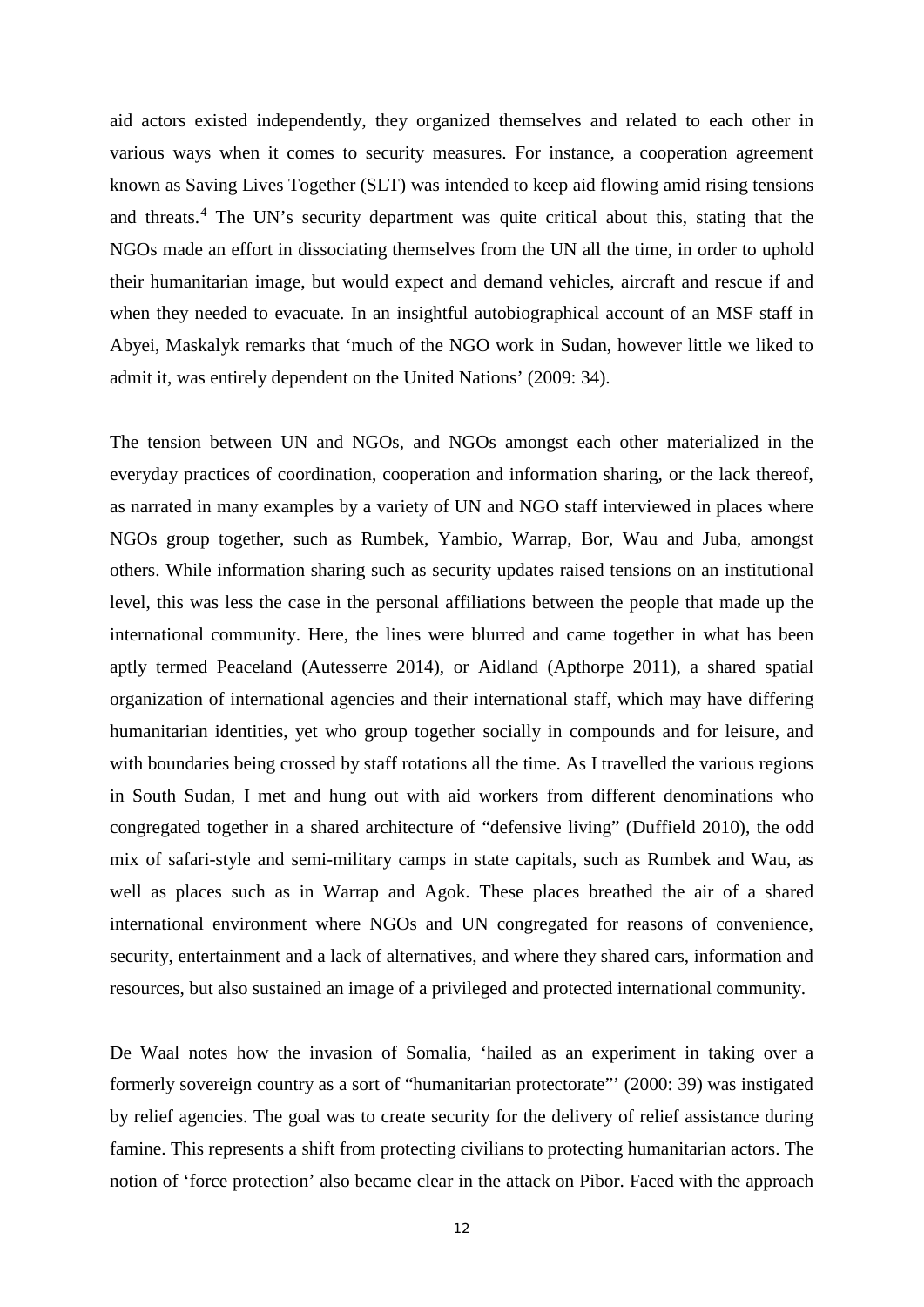of the White Army, whose march took several days, the media called upon UNMISS to keep the peace and protect the people, but UNMISS declared that its mandate was to support the government (army) and to protect humanitarian staff. Many South Sudanese read UNMISS's mission differently and expected it to protect local people but, as was later explained in interviews, the protection of the 'mission' had top priority. (Since 2013, UNMISS has also taken on the latter role in their Protection of Civilians sites on compounds in Juba, Bentiu and Malakal where it hosts many thousands of people, a rather new development in (armed) humanitarian governance).

A protectorate refers to a state or period of being controlled and protected by another country, and recently, post-conflict measures have brought East Timor, Kosovo and Bosnia under transitional UN administration. Although there were advocates for establishing formal protectorates in parts of South Sudan, i.e. Abyei,<sup>[5](#page-24-1)</sup> or for the whole of the country,<sup>[6](#page-24-2)</sup> UNMISS was not a formal administrative takeover, yet it implicitly took on governing roles – partly shaped as humanitarian programmes and non-state public service delivery, and brought peacekeepers that carried arms to protect these efforts. Noteworthy are the white jeeps marked with 'UN police', traversing the streets of Juba and other state capitals that fed the image of a parallel government with many people on the streets.

Although aid and humanitarian assistance have been part of the political economy of Sudan, and later South Sudan, for decades, since UNMISS there has been an armed component protecting and enabling this humanitarian effort, but also tarnishing the voluntary nature of aid. UNMIS took shape after the signing of the Comprehensive Peace Agreement (CPA) in 2005, which ended a civil war that had lasted 22 years. After separation in 2011 UNMIS gained an S (for South) and became UNMISS – and was charged with monitoring the implementation of the CPA, and to provide support to the new government. As a UN 'integrated mission', the political, military and humanitarian domains of the UN were brought under a common organizational structure. The South Sudan project was hailed as a testing ground in post-conflict reconstruction and state building, and attracted unusually high commitment from UN member states (Pantuliano 2009; Thomas 2015: 82). This involved supporting, training, advising the state apparatus, and implementing programmes to serve the basic needs of the people, and the social infrastructure of the country.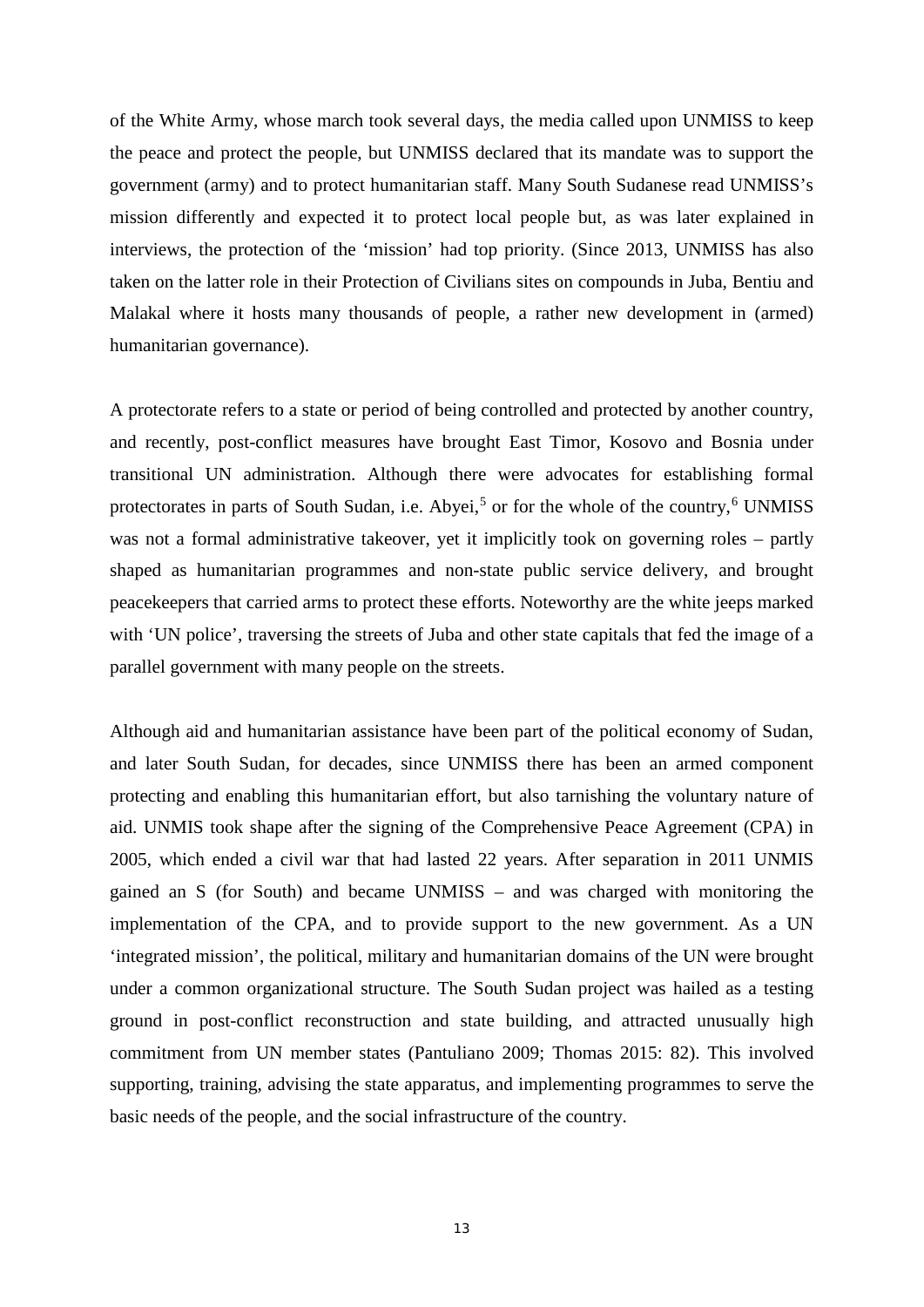People I interviewed from government and both local and international aid staff, and local people, talked about aid and UNMISS in particular in terms such as a parallel authority or government. A main discourse on aid in South Sudan, voiced by many interviewees and UN reports, was that humanitarian programmes accounted for more than 90 per cent of service delivery. In effect, essential aspects of state administration have been managed and implemented by international aid agencies and the UN, and legitimized and framed as partnership, capacity building, technical assistance, and aid, visible in the many signposts, billboards and notifications from the international organisations. This is an embodiment of the 'tacit trusteeship' that Anderson recognized in Liberia (2012).

The former Head of UNMISS, Hilde Johnson, wrote that 'it was the international NGOs that ended up bearing the brunt of social-service delivery to the Southern Sudanese, providing the population with basic healthcare and education, and building infrastructure in rural areas', and she saw reasons for concern here since this 'continued a pattern established during the civil war' (2011: 212) and arguably long before. International agencies became involved in the rebuilding and economic development of the southern part of what was then Sudan after the first civil war, from 1972 up to the outbreak of the second civil war in 1983, when NGOs and the UN became local substitutes for state administration (D. H. Johnson 2007; Riehl 2001). In 1989, six years after the second war broke out, UN agencies and NGOs, organized Operation Lifeline Sudan, providing emergency aid and basic services. This consolidated their role as service providers (Riehl 2001).

Many aid actors suggested that the South Sudanese authorities, and the population in general, had grown accustomed to aid coming their way. International aid workers referred to the taken-for-granted ways in which South Sudanese authorities claimed aid assets or sought to influence aid distribution and programmes. Several respondents argued that there was an 'entitlement attitude' with local authorities seeking to control and influence humanitarian aid.

Humanitarians do not operate in a void, and countries recovering from war are no *tabula rasa*  (Hilhorst *et al*. 2010), and authorities logically claimed their own sovereignty (not in the least because of the state building and empowerment rhetoric of the international agencies themselves). The humanitarian project, which by and large had embraced the twin aims of aiding people and building the state, needed to cooperate with state actors but did not want them to impede on humanitarianism itself, while local state actors wanted to have a say over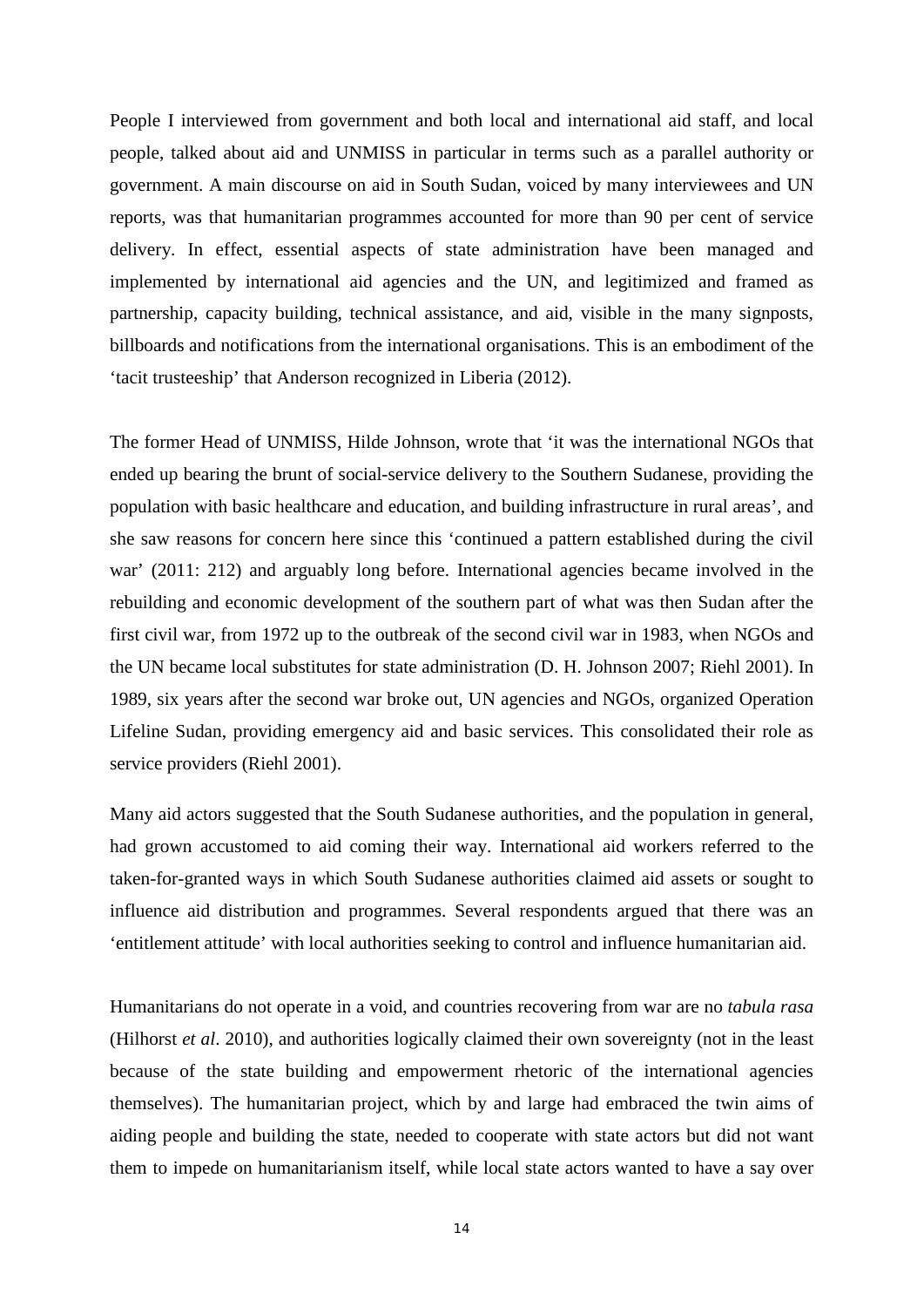the distribution of resources and ideas. Some NGOs experienced this as a shrinking of the 'humanitarian space', which became clear by an increase in harassments, administrative hurdles and security incidents. Others reasoned that the obstruction of aid could be interpreted as a way of countering a large and powerful collection of international interventions, and of laying claim to sovereignty. In this reading, the tacit trusteeship between the actors of the humanitarian protectorate and the South Sudanese state was mediated by insecurity.

In many ways, and on many levels, local authorities, the security forces, and other power holders such as local stakeholders, bureaucrats and politicians, contributed to insecurity for humanitarian actors. In response, addressing this insecurity in everyday processes of gaining and maintaining humanitarian access, consolidated a political economy of aid. In other words, for humanitarians to stay, they had to pay, or give way.

## ASPIRATION, SECURITY AND THE POLITICAL ECONOMY OF AID

There is a well-documented history – if not a genre – of how aid in South Sudan was instrumentalised and manipulated by authorities and rebel parties (Millard Burr & Collins 1995; Hutchinson 1996; De Waal 1997; Laverge and Weissman 2004; Marriage 2006; D. H. Johnson 2007; Keen 2008). The manipulation and instrumentalisation of aid is as old as humanitarianism itself (Magone *et al*. 2011; Donini 2012). In the insightful and reflexive (or perhaps apologetic) MSF publication 'Humanitarian negotiations revealed', Allie writes: 'the political exploitation of aid is not a misuse of its vocation, but its principal condition of existence'(2011). The symbols, principles and ethics of humanitarianism are advocated as universal, and the exploitation and instrumentalization of these are easily seen as the result of misunderstanding and confusion between aid givers and receivers (Hammond 2008). However, the claim that this is down to 'misunderstandings' is normative and aspirational, and draws attention away from the political economy of aid, and its longevity and historical precedent.

De Waal notes: 'over the years, SPLA officers became oriented towards an apparently unending supply of international humanitarian aid, which could be stolen with impunity'. He adds that 'NGOs and donors often connived in this' (2014: 352). In other words, NGOs allowed, condoned or facilitated the abuse of their aid. One reading of this is that accommodating demands of local authorities is a part of negotiating humanitarian access, in the sense of an 'acceptance' strategy in which aid actors seek to foster good relations with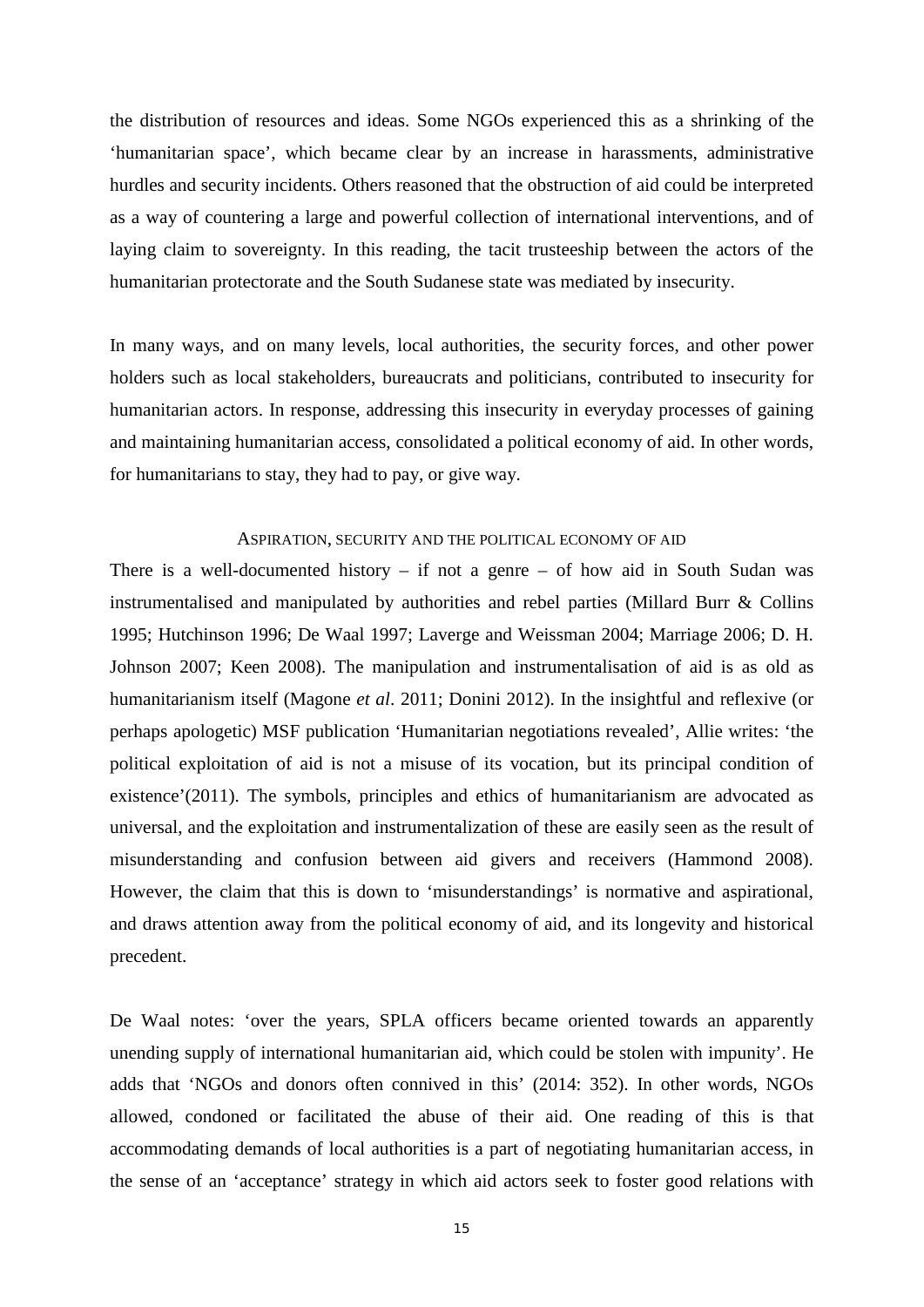local authorities, power holders, and communities as a security strategy (Egeland *et al*. 2011). My fieldwork revealed how aid actors believed and experienced that confronting and challenging authorities and other stakeholders with what was in their eyes abusive or problematic behaviour towards the humanitarian imperative, had led to a loss of access, threats, or an early exit. From this perspective then, allowing a certain amount of abuse, can be understood as an aspect of a 'will to stay', and is in effect a form of manoeuvring around insecurity and negotiating access.

An interesting example was a government directive that stipulated that all aid that enters the country should remain there and be handed over to the state after aid programmes end, including humanitarian assets such as jeeps, office equipment, communication devices, and so on. Many interviewed staff had experiences with claims related to that directive. One NGO staff member explained how a local county authority in Raga forbade the NGO staff from crossing county boundaries in their vehicles, as they claimed that these belonged to the government. The NGO in question felt that it was being held hostage, and in the end they closed the programme. I encountered variations of this type of experience with other NGOs in other areas also.

Since all aid and aid infrastructure entering (South) Sudan, even during the implementation of the aid programme, was claimed as belonging to the government, local authorities felt a legitimate claim over humanitarian assets, and this puts notions of manipulation and abuse in a different light. These were not isolated incidents, or a phenomenon that only emerged after the CPA, but something that had its roots in a longer existing political economy of aid and predates South Sudan's separation (see also: D. H. Johnson 2007: 160). As a result, there was a constant struggle over humanitarian assets, their allocation and target audience and purpose, as part of cooperation between authorities and NGOs, that in many instances was aimed at the betterment of communities and constituencies of powerful local actors, but sometimes also for a more individual aim. For instance, there were claims that government staff owned NGO cars that they had appropriated and kept at home as their private property. I had lunch with one retired government staff who had two in his compound, still marked with NGO license plates.

Challenging, protesting over and confronting what humanitarians described as abuse, misconduct, or infringements to humanitarian access has led to what Jok refers to as 'bureaucratic war' (2007: 265) – involvig the imposition of extra taxes, regulations and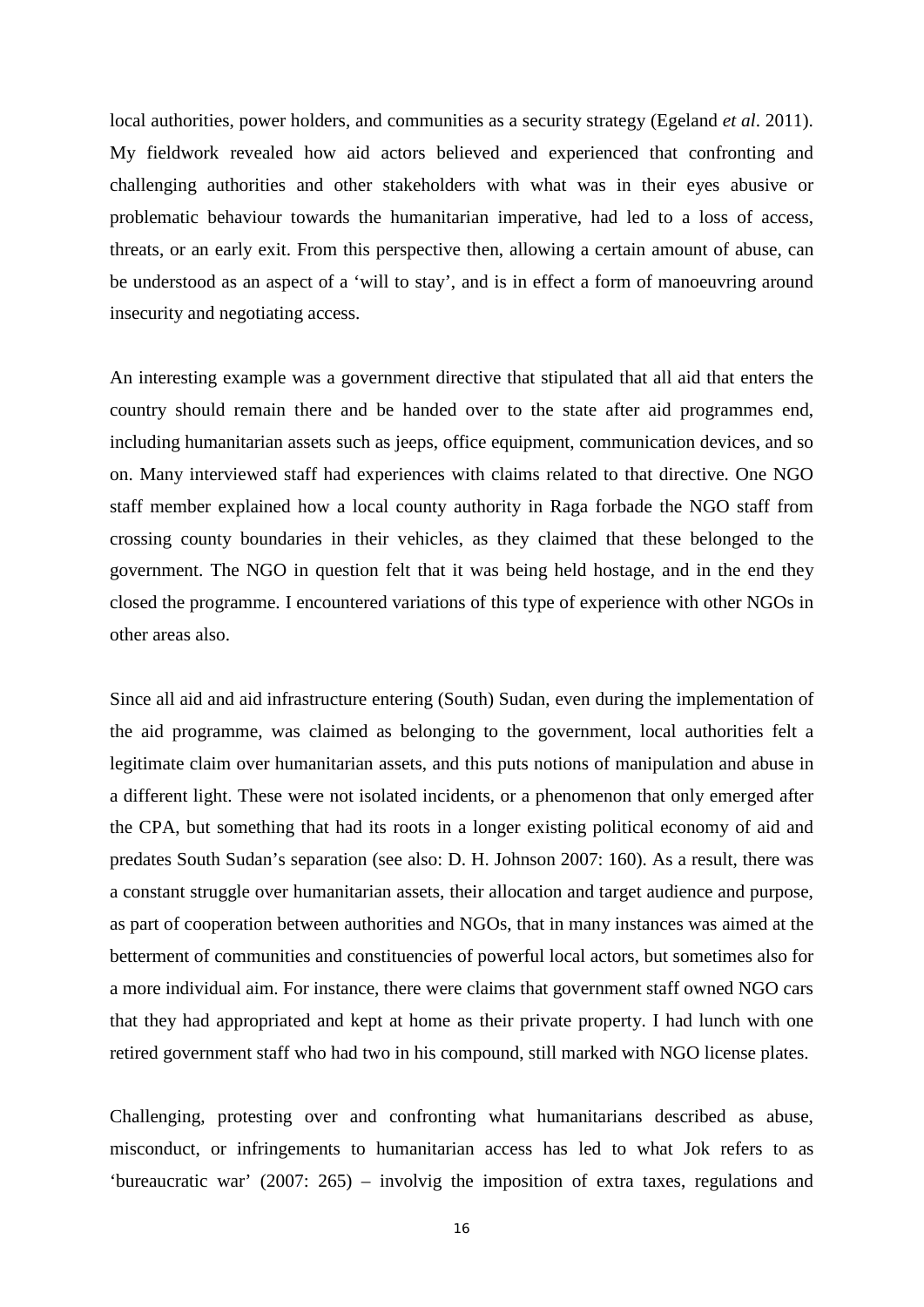permits. but also violent confrontations, arbitrary arrests of aid staff, and appropriation of aid assets. The insecurity facing aid organizations and aid workers was often the direct result of government, army or local authority actions – or inaction – that demanded resources and assistance from them (See also: Fast, *et al* 2011: 27: Bennett 2013: 5; Stoddard *et al*. 2012). [7](#page-24-3)

Illustrative is an example of a hospital in Lakes state that was maintained, staffed and financed by an NGO that intended to hand it over to the state Ministry of Health after the initial phase. The NGO experienced threats and harassment because the state demanded that the NGO continue with its programme and was forced to continuing operating the program for some time, before abandoning the project, and the state, altogether due to the soured relation and the threats. Similar examples were given, with many having regular experiences of ministries or county officials seeking to influence the distribution of aid resources: where and when to stock clinics with medicines and other provisions, where to build schools, and who to employ, such as relatives and clan members. Through such strategies, local power brokers benefited their own communities and gained political legitimacy: they could claim aid delivery was the result of their own efforts to support their constituencies and they could make life difficult for NGOs if their demands were not met by rallying the very communities to act against the very aid agencies in case of non-compliance, or threats thereto.

In many cases, NGOs stayed but had to deal with demanding authorities and manoeuvre their way through these situations, by underplaying them, refraining from reporting them or complaining publicly, or finding other ways around the situation in order to remain operative. The UN Office for the Coordination of Humanitarian Affairs (OCHA) compiled and published a report about government abuses, harassment and neglect on behalf of NGOs, who feared retribution if they made independent reports.<sup>[8](#page-24-4)</sup>

The question is to what extent not speaking out publicly against such threats and interference, turning a blind eye to it, providing a small kickback, or giving in to a demand from a specific authority, help consolidate and constitute an political economy of aid that is in part based on threat. The lines between an interfering authority, and a partnership where the local authority is accorded a decision making role, can be thin. It is not always clear what is abuse, and what is not, nor whether there is an infringement of humanitarian space, especially when humanitarian activities have crept into programmes of state building. Moreover, perceptions can differ between people and institutional mandates. During my field work it was difficult to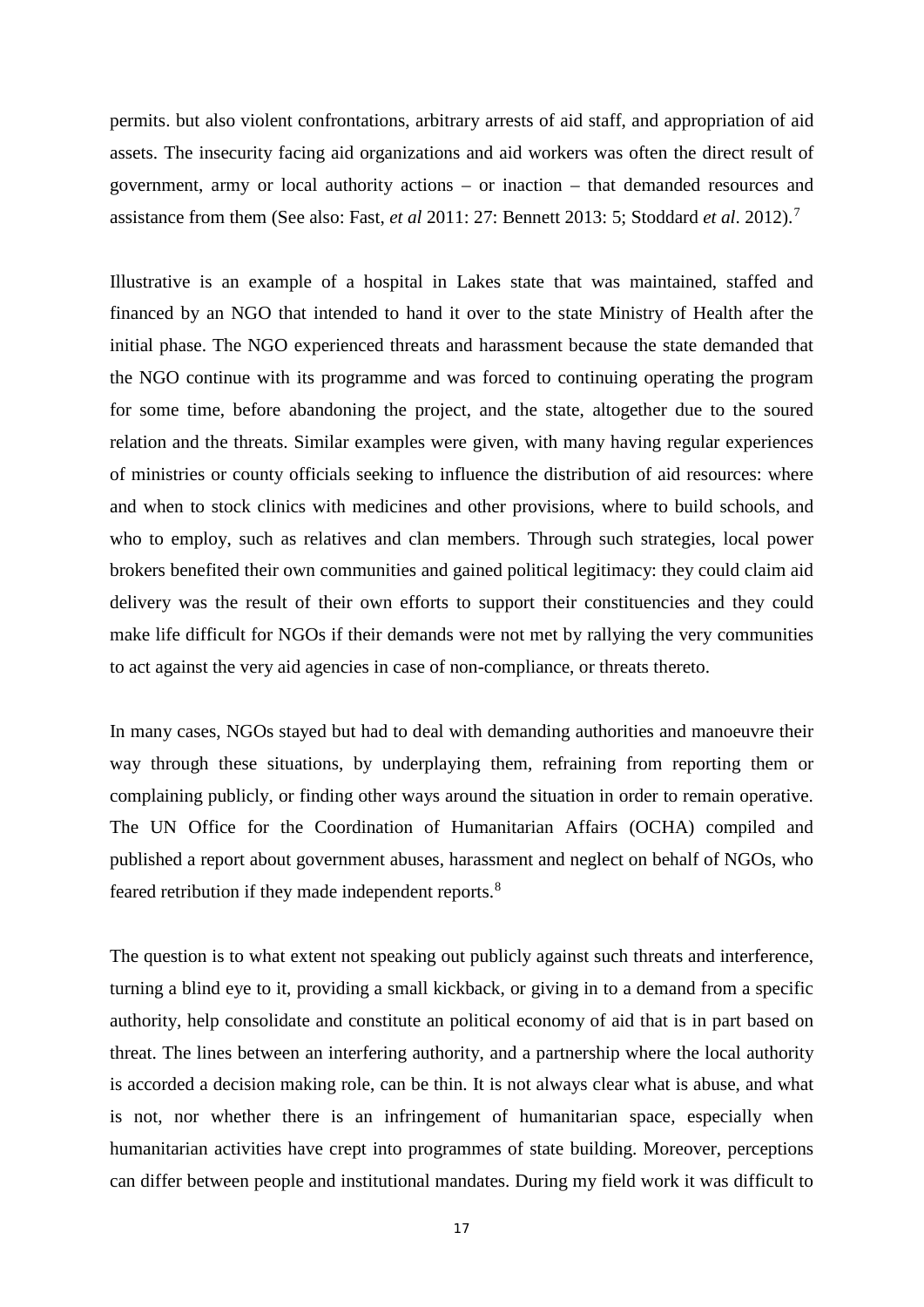distinguish concerns, principles, personal ethics, and institutional reputations. Aid actors presented and positioned themselves in the field in myriad ways, and there were large complexities and variations in the arrangements between them and government agencies.

One interviewee referred to the very rationale of the government seeking to restrict NGOs from a state perspective as misplaced, and stated: '*as if* NGOs can undermine state sovereignty' implicitly dismissing the suggestion altogether. Yet, as Autesserre notes, 'the expatriates' narrative that they come to "help" host populations enables them to claim the moral high ground, while symbolic and material resources place expatriates in a dominant position' (2014: 250). This dominant position, and the claim for humanitarian space for maintaining operational presence and access, reflects the exceptionality that humanitarian workers lay claim to. However, these claims were countered by demands by local power holders seeking influence over aid assets and programmes. By thwarting aid, local authorities found a way to exert some sovereignty over the humanitarians, and other international actors. By making the humanitarians feel insecure the local authorities were able to keep a check on international interference, and indeed the roll-out of a humanitarian protectorate.

To return to Veit's (2010) exposé about intermediaries in indirect governance, it became clear during the interviews that for both aid workers and local authorities, access was very much, dependent on personal capacities, relations and motivations. As such we cannot adopt a blanket notion of corruption, neo-patrimonialism or abuse. Some collaborations with local authorities worked very well, while other areas were more challenging than others – the problematic states and regions could be pinpointed quite easily, for instance Raga, Lakes and Warrap were seen as notorious, whereas Western and Central Equatoria were considered more easy. To some extent these differentiations were part of ethnic relations between local and state power, specifically in Warrap and Lakes, which allowed for a certain impunity of local powerholders, that was absent in other areas. Yet in other places such as Jonglei and Unity, there was history of impunity due to local pockets of rebellion, and the armed responses of the state. As a general pattern, aid staff, almost without exception, saw the relations between them and state actors as difficult.

This resonates with Marriage's observation of the Sudanese government as 'a distant, antidevelopment force' (2006: 123). Although she was referring to a pre-separation context, observations since independence indicate that the government of South Sudan quickly became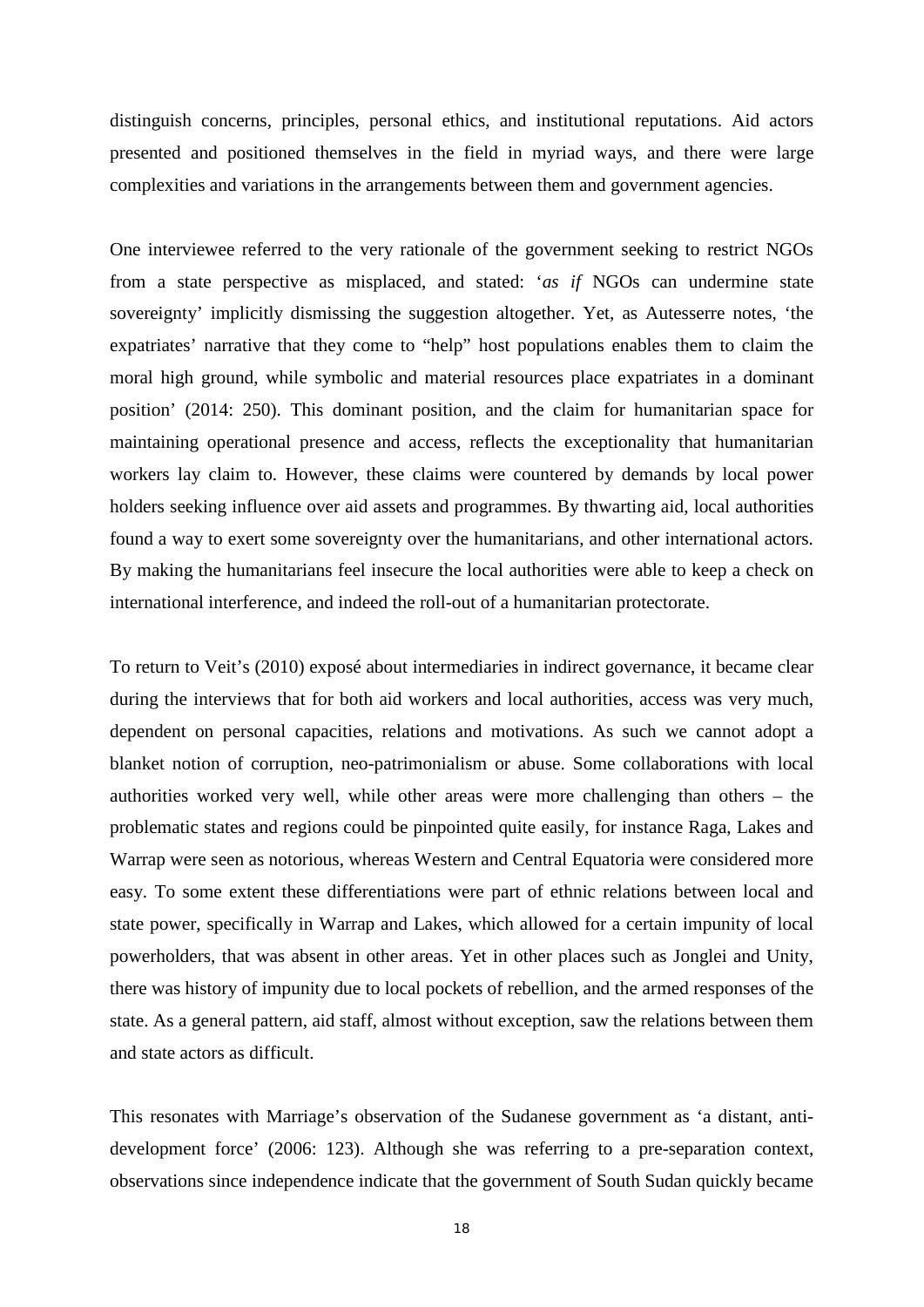another (and according to some a more extreme) version of the Khartoum government when it comes to dealing with NGOs. One way of facing the powerful 'republic of NGOs' (as Schuller (2012) described Haiti, where NGOs tended to side line and bypass the government) is by creating insecurity, or other hurdles. Rather than being the outcome of a dysfunctional system, this might be instrumental in the sense of protecting sovereignty on the local level, or a sense thereof.

Humanitarians' 'will to stay' and their negotiating of humanitarian access is one way in which humanitarians become part of a neo-patrimonial network. As Veit notes about DRCongo, 'through reliance on powerful local forces, interventions are generally likely to modify, if not only reproduce, pre-conflict forms of political exchange, rather than being able to implement new patterns of power and domination' (Veit 2010: 36). In South Sudan this implies that aid actors have to negotiate their presence, balancing between practical considerations and principled ideas, thwarting authorities and circumventing local complexities. These may well include 'abuse' of aid resources, and legitimizing the very 'abusers' along the way, by accommodating them in one way or another because of the will to stay. The history and praxis of negotiating humanitarian access shows that it is difficult to separate humanitarian agencies from the patrimonial state. The paradox of humanitarianism, although opportunistically dissociated from the larger post-conflict intervention, is that it is simultaneously embedded as part of a wider humanitarian protectorate that is contested, challenged and opposed.

## **CONCLUSION**

In this paper I have explored the relation between humanitarian aid and insecurity in South Sudan between 2011 and 2013. The experiences with insecurity for aid agencies at the hand of local authorities, armed forces and others, can be understood as part of everyday practices of negotiating and maintaining humanitarian access. Perceiving this insecurity as violations and abuses of a pure, moral and practical humanitarianism, reflects a narrow and problematic understanding of humanitarianism as normative, principal and practical action. Instead, humanitarian action in South Sudan in practice was largely embedded in broader peace and state building programmes and co-operations. Although many aid actors positioned themselves as principled and exceptional humanitarian actors, in practice they were part of, and maintained, a political economy of aid that was constantly negotiated and contested, particularly because of the governmental roles and to some extent aspirations of the international organisations. In this understanding, insecurity was a symptom of the blurring of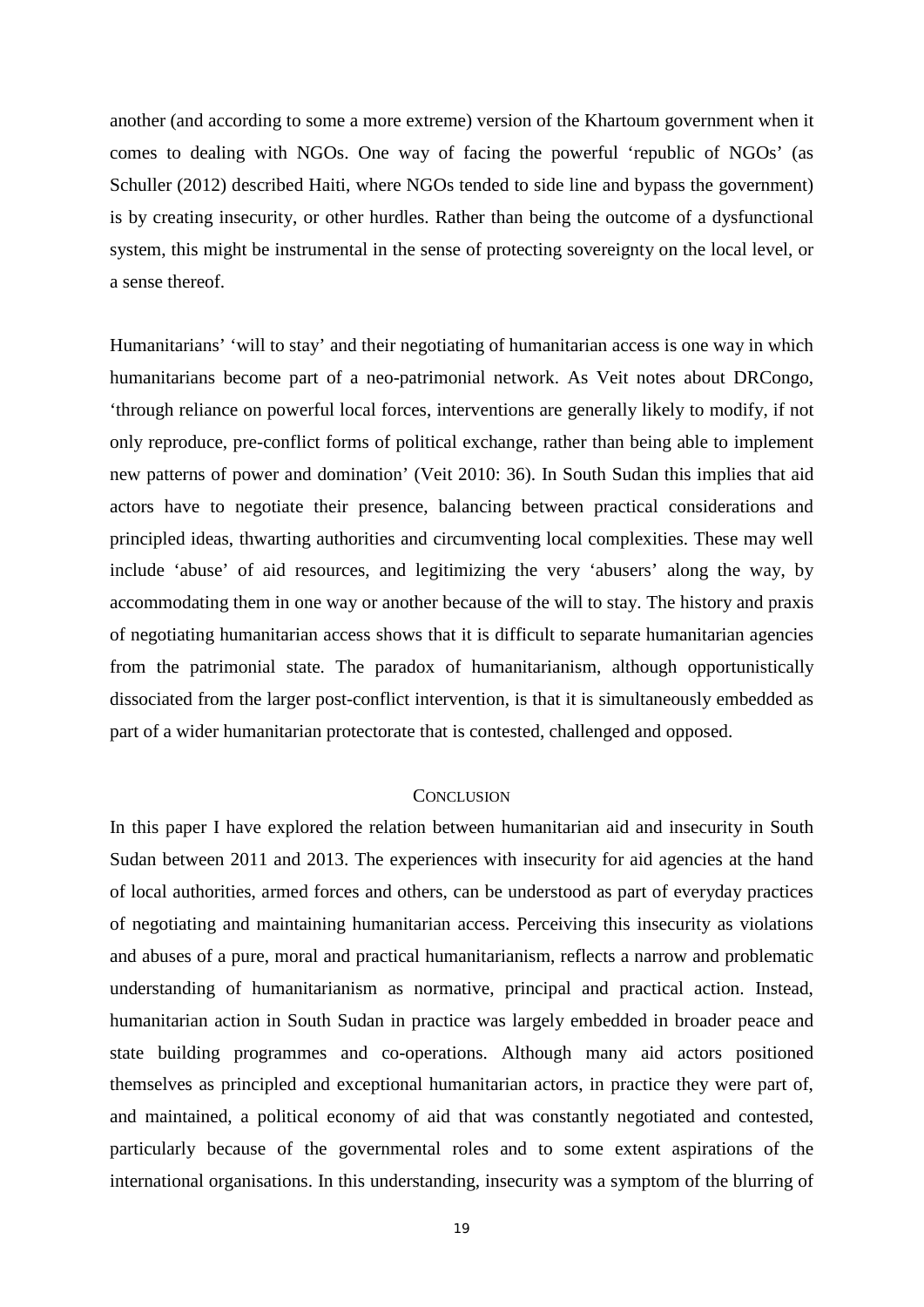international and local forms of power, and a check on a potentially powerful humanitarian protectorate.

### **RESOURCES**

- Agier, M. 2011. *Managing the undesirables: refugee camps and humanitarian government*. Cambridge: Polity Press.
- Agier, M., & F. Bouchet-Saulnier 2004. 'Humanitarian spaces: spaces of exception', in F. Weissman, ed. *In the shadows of 'just wars': violence, politics and humanitarian action*. New York: Cornell University Press, 297-313.
- Allie, M. P. 2011. 'Acting at any price?', in C. Magone, M. Neuman & F. Weissman, eds. *Humanitarian negotiations revealed. The MSF Experience*. London: C. Hirst & Co Publishers Ltd, 1-13.
- Anderson, L. R. 2012. 'State building as tacit trusteeship: the case of Liberia', in B. Bliesemann de Guevara, ed. *State building and state-formation. The political sociology of intervention.* New York: Routledge, 132-148.
- Apthorpe, R. 2011. 'With Alice in Aidland: a seriously satirical allegory', in D. Mosse, ed. *Adventures in Aidland*. *The Anthropology of professionals in international development.* New York: Berghahn Books, 199-219.
- Autesserre, S. 2014. *Peaceland. Conflict resolution and the everyday politics of international intervention*. New York: Cambridge University Press.
- Bakewell, O. 2008. 'Research beyond the categories: the importance of policy irrelevant research into forced migration', *Journal of Refugee Studies* 21, 4: 432-453.
- Barnett, M. 2008. 'Humanitarianism as a scholarly vocation', in M. Barnett & T. G. Weiss, eds. *Humanitarianism in question. Politics, power, ethics*. Ithaka: Cornell University Press, 235-263.
- Barnett, M. 2011. *Empire of humanity. A history of humanitarianism*. Ithaka: Cornell University Press.
- Barnett, M. & Weiss, T. G. 2008. 'Humanitarianism: a brief history of the present', in M. Barnett & T.
- G. Weiss, eds. *Humanitarianism in question. Politics, power, ethics*. London: Cornell University Press, 1-48.
- Bennett, N. (2013). 'Humanitarian Access in South Sudan', *Humanitarian Exchange. Special Feature: South Sudan at a crossroads*. London: Humanitarian Practice Network / ODI, 5-7.
- Bliesemann de Guevara, B. 2012a. 'Introduction: state building and state-formation', in B. Bliesemann de Guevara, ed. *State building and state-formation*. New York: Routledge, 1-20.
- Bliesemann de Guevara, B. 2012b. *Statebuilding and state-formation. The political sociology of intervention*. New York: Routledge.
- Büscher, K. & K. Vlassenroot 2010. 'Humanitarian presence and urban development: new opportunities and contrasts in Goma, DRC', *Disasters* 34,S2, S256-S273.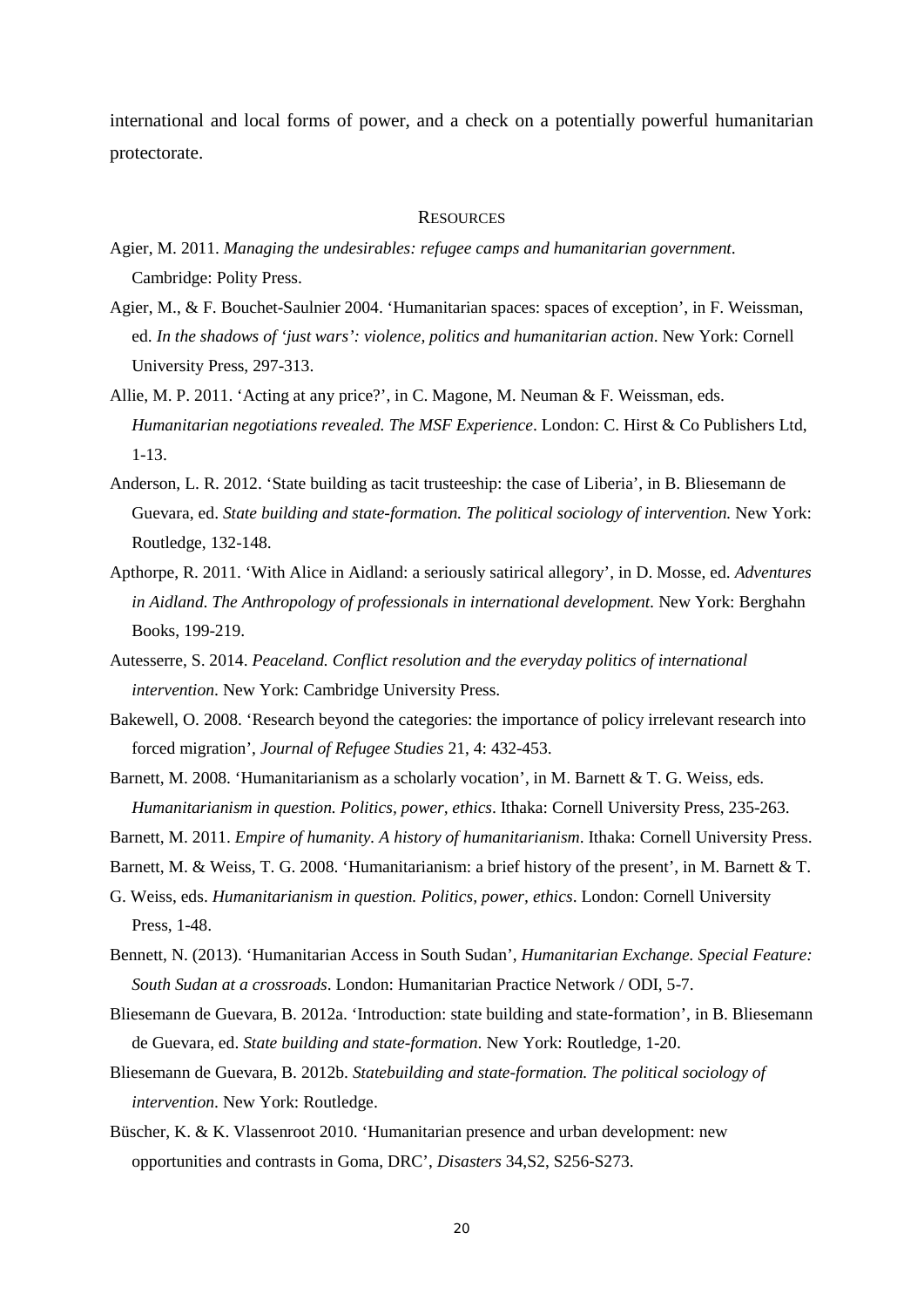- Collinson, S. & M. Duffield 2013. *Paradoxes of presence. Risk management and aid culture in challenging environments*. London: Overseas Development Institute.
- De Waal, A. 1997. *Famine crimes: politics and the disaster relief industry in Africa*. Oxford: James Currey.
- De Waal, A. 2000. 'Wars in Africa', in M. Kaldor, ed. *Global insecurity*. London: Pintor 24-52.
- De Waal, A. 2014. 'When kleptocracy becomes insolvent: brute causes of the civil war in South Sudan', *African Affairs* 113: 347-369.
- Donini, A. 2012. *The golden fleece. Manipulation and independence in humanitarian action*. Sterling: Kumarian Press.
- Donini, A, & Walker, P. 2012. 'So what?', in A. Donini, ed. *The golden fleece*. *Manipulation and independence in humanitarian action*. Sterling: Kumerian Press, 243-263.
- Duffield, M. 2002. 'Social reconstruction and the radicalization of development: Aid as a relation of global liberal governance', *Development and Change* 33, 5: 1049-1071.
- Duffield, M. 2007. 'Development, territories, and people: consolidating the external sovereign frontier', *Alternatives* 32: 225-246.
- Duffield, M. 2010. 'Risk-management and the fortified aid compound. Everyday life in postinterventionary society', *Journal of Intervention and State building* 4, 4: 453-474.
- Egeland, J., A. Harmer & A. Stoddard 2011. *To Stay and deliver. Good practice for humanitarians in complex security environments*. Geneva: OCHA.
- Fassin, D. 2012. *Humanitarian reason. A moral history of the present*. Berkeley: University of California Press.
- Fast, L., R. Patterson & A. Amule 2011. *South Sudan country report. Key findings from field research on acceptance in South Sudan.* Washington, D.C.: Save the Children.
- Goodhand, J. 2002. 'Aiding violence or building peace? The role of international aid in Afghanistan', *Third World Quarterly* 23, 5: 837-859.
- Hammond, L. 2008. 'The power of holding humanitarianism hostage and the myth of protective principles', in M. Barnett & T. G. Weiss, eds. *Humanitarianism in question*. *Humanitarianism in question. Politics, power, ethics*. Ithaka: Cornell University Press, 172-195.
- Hilhorst, D., I. Christoplos & G. Van Der Haar 2010. 'Reconstruction 'from below': a new magic bullet or shooting from the hip?', *Third World Quarterly* 31, 7: 1107-1124.
- Hilhorst, D. & B. J. Jansen 2010. 'Humanitarian space as arena: a perspective on the everyday politics of aid', *Development and Change* 41, 6: 1117-1139.
- Hutchinson, S. E. 1996. *Nuer dilemmas. Coping with money, war, and the state*. Berkeley: University of California Press.
- Johnson, D. H. 2007. *The root causes of Sudan's civil wars*. Oxford: James Curry.
- Johnson, D. H. 2014. 'Briefing: the crisis in South Sudan', *African Affairs* 113, 451: 300-309.
- Johnson, H. F. 2011. *Waging peace in Sudan. The inside story of the negotiations that ended Africa's*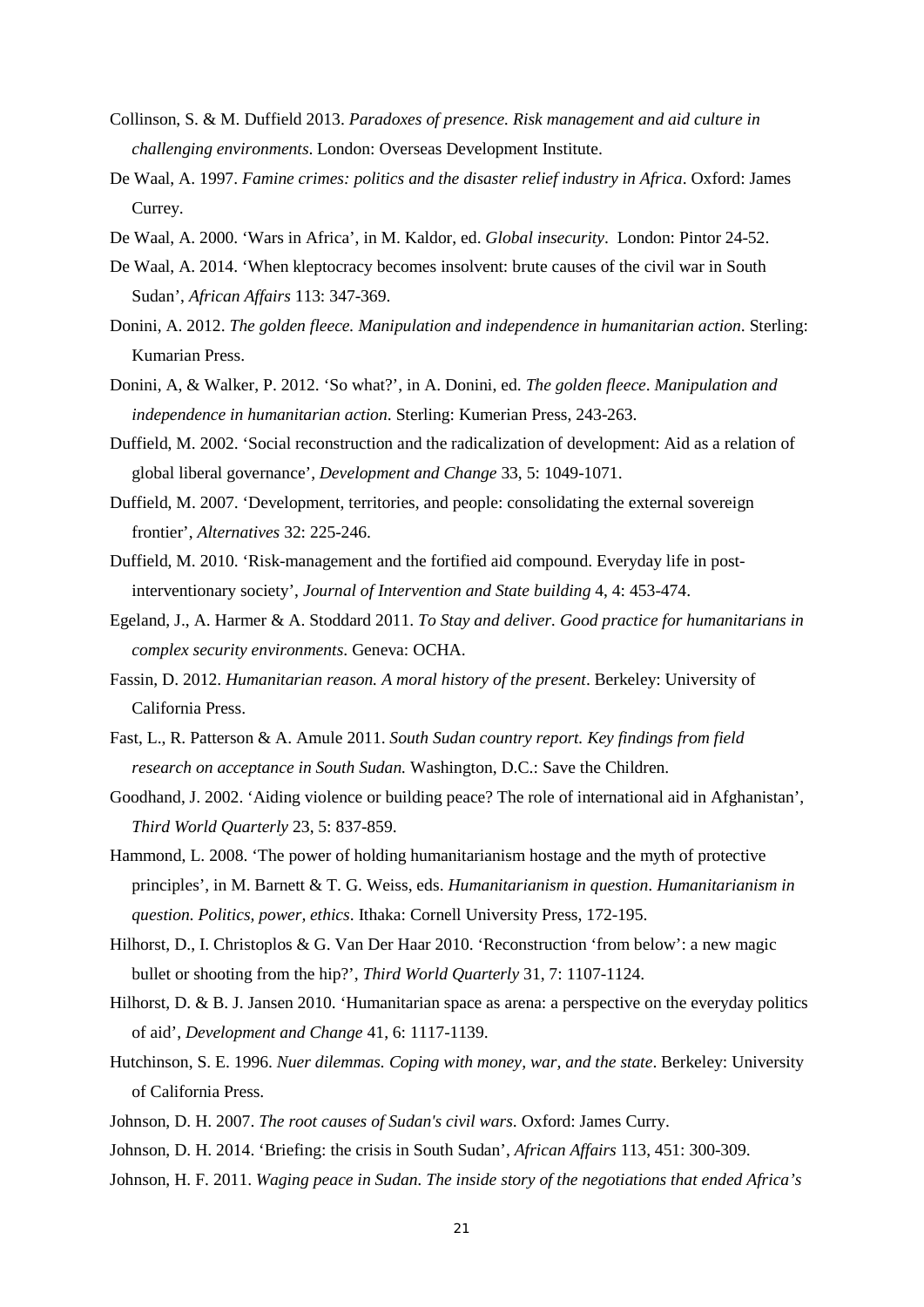*longest civil war*. Eastborne: Sussex Academic Press.

- Jok, J. M. 2007. *Sudan. Race, religion, and violence*. Oxford: Oneworld Publications.
- Keen, D. 2008. *The benefits of famine. A poltical economy of famine & relief in southwestern Sudan 1983-89*. Oxford: James Currey Publishers.
- Lavergne, M. & F. Weissman 2004. 'Sudan: Who Benefits from Humanitarian Aid?', in F. Weissman, ed. *In the shadow of 'just wars'. Violence, politics and humanitarian action*. Ithaka, New York: Cornell University Press, 137-161.
- Lester, A. & F. Dussart 2014. *Colonization and the origin of humanitarian governance. Protecting Aborigines across the nineteenth-century British empire.* Cambridge: Cambridge University Press.
- Magone, C., M. Neuman & F. Weissman 2011. *Humanitarian negotiations revealed. The MSF experience*. London: C. Hirst & Co Publishers Ltd.
- Marriage, Z. 2006. *Not Breaking the Rules, not playing the game. International assistance to countries at war*. London: Hurst & Company.
- Maskalyk, J. 2009. *Six months in Sudan. A young doctor in a war-torn village*. Edinburgh: Canongate.
- Middleton, N. & P. O'Keefe 2006. 'Politics, history & problems of humanitarian assistance in Sudan', *Review of African Political Economy* 33, 109: 543-559.
- Millard Burr, J. & R. O. Collins 1995. *Requiem for the Sudan: War, drought & disaster relief on the Nile*. Boulder: Westview Press.
- Pandolfi, M. 2010. 'Humanitarianism and its discontents', in E. Bornstein & P. Redfield, eds. *Forces of compassion. Humanitarianism between ethics and politics*. Santa Fe: SAR Press, 227-248.
- Pantuliano, S. 2009. *International engagement in fragile states: lessons from Southern Sudan*. London: ODI.
- Pinaud, C. 2014. 'South Sudan: civil war, predation and the making of a military aristocracy', *African Affairs* 113, 451: 192-211.
- Redfield, P. & E. Bornstein 2011. 'An introduction to the anthropology of humanitarianism', in E. Bornstein & P. Redfield, eds. *Forces of compassion: humanitarianism between ethics and politics*. Santa Fe: SAR Press, 3-30.
- Reid-Henry, S. M. 2014. 'Humanitariansim as liberal diagnostic: humanitarian reason and the political rationalities of the liberal will-to-care', *Transactions of the Institute of British Geographers* 39, 3: 418-431.
- Rieff, D. 2011. 'Afterword', in C. Magone & M. Neuman, eds. *Humanitarian negotiations revealed. The MSF Experience*. London: C. Hirst & Co Publishers Ltd, 288-296.
- Riehl, V. 2001. 'Who is ruling South Sudan? The role of NGOs in rebuilding socio-political order', *Studies on Emergencies and Disaster Relief* 9. Uppsala: Nordiska Afrikaistitutet.
- Salomons, D. 2015. 'The perils of Dunantism: the need for a rights-based approach to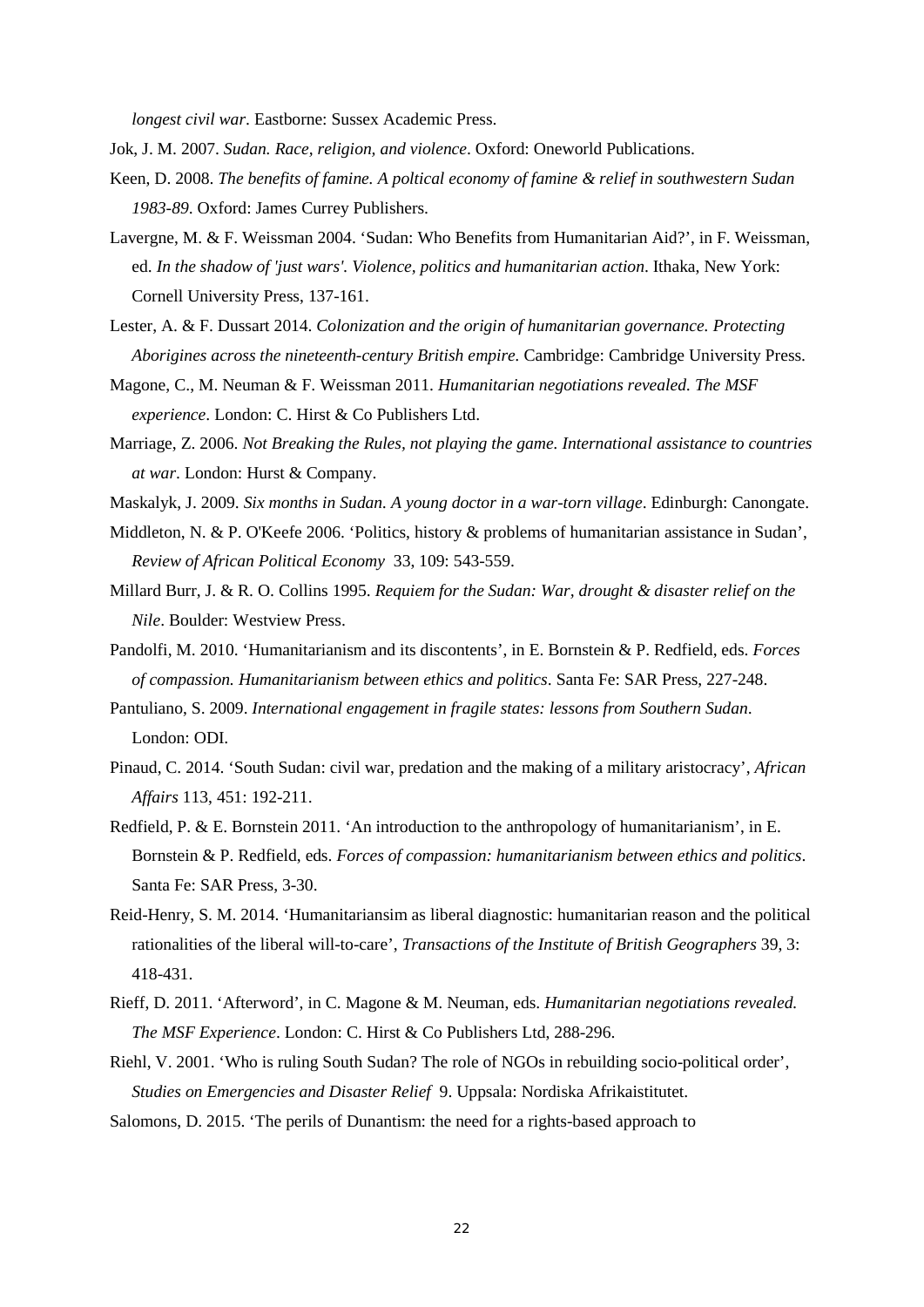humanitarianism', in A. Zwitter, C. K. Lamont, H. J. Heintze & J. Herman, eds. *Humanitarian action. Global, regional and domestic legal responses*. Cambridge, Cambridge University Press, 33-53.

- Schuller, M. 2012. 'Haiti's bitter harvest. Humanitarian aid in the "Republic of NGOs" ', in A. Donini ed. *The golden fleece. Manipulation and independence in humanitarian action.* Sterling: Kumarian Press, 171-193.
- Smillie, I. 2012. 'The emperor's old clothes. The self-created siege of humanitarian action', in A. Donini , ed. *The golden fleece. Manipulation and independence in humanitarian action*. Sterling: Kumarian Press, 17-42.
- Smirl, L. 2015. *Spaces of aid: how cars, compounds and hotels shape humanitarianism*. London: Zed Books.
- Stern, M. & Öjendal, J. 2010. 'Mapping the security-development nexus: conflict, complexity, cacaphony, convergence?', *Security Dialogue* 41, 5: 5-29.
- Stoddard, A., A. Harmer & M. Hughes 2012. *Aid worker security report 2012. Host states and their impact on security for humanitarian operations*. London: Humanitarian Outcomes.
- Thomas, E. 2015. *South Sudan. a slow liberation*. London: Zed Books.
- Twijnstra, R. 2015. ' "Recycling oil money": procurement politics and (un)productive entrepreneurship in South Sudan', *Journal of Eastern African Studies* 9, 4: 685-703.
- Veit, A. 2010. *Intervention as indirect rule. Civil war and statebuilding in the Democratic Republic of Congo*. Frankfurt: Campus Verlag.

## **NEWSPAPERS**

Sudan Tribune, Paris, 'Cat fight among the South Sudan experts and the failure of peace making', by John Young, 11.6.2015. [\(http://www.sudantribune.com/spip.php?article55298\)](http://www.sudantribune.com/spip.php?article55298)

## **NOTES**

<span id="page-23-1"></span><sup>2</sup> Similar relations emerged over the consolidation of patrimonial rule in pre-war Afghanistan (see Goodhand,

2002).

1

<span id="page-23-2"></span><sup>3</sup> See the leaked report: [http://www.nyamile.com/2015/03/07/draft-report-of-the-au-commission-of-inquiry-on-](http://www.nyamile.com/2015/03/07/draft-report-of-the-au-commission-of-inquiry-on-south-sudan/)

[south-sudan/.](http://www.nyamile.com/2015/03/07/draft-report-of-the-au-commission-of-inquiry-on-south-sudan/) Concerning its withdrawal see: http://justiceafrica.org/?p=1800

<span id="page-23-0"></span><sup>1</sup> South Sudan: country of dreams[; www.aljazeera.com/programmes/faultlines/2015/04/south-sudan-country](http://www.aljazeera.com/programmes/faultlines/2015/04/south-sudan-country-dreams-150414080912909.html)[dreams-150414080912909.html](http://www.aljazeera.com/programmes/faultlines/2015/04/south-sudan-country-dreams-150414080912909.html)

<sup>4</sup> What is 'Saving Lives Together'[? http://www.alnap.org/resource/12932](http://www.alnap.org/resource/12932)

<sup>5</sup> See<http://www.sudantribune.com/spip.php?article55710>